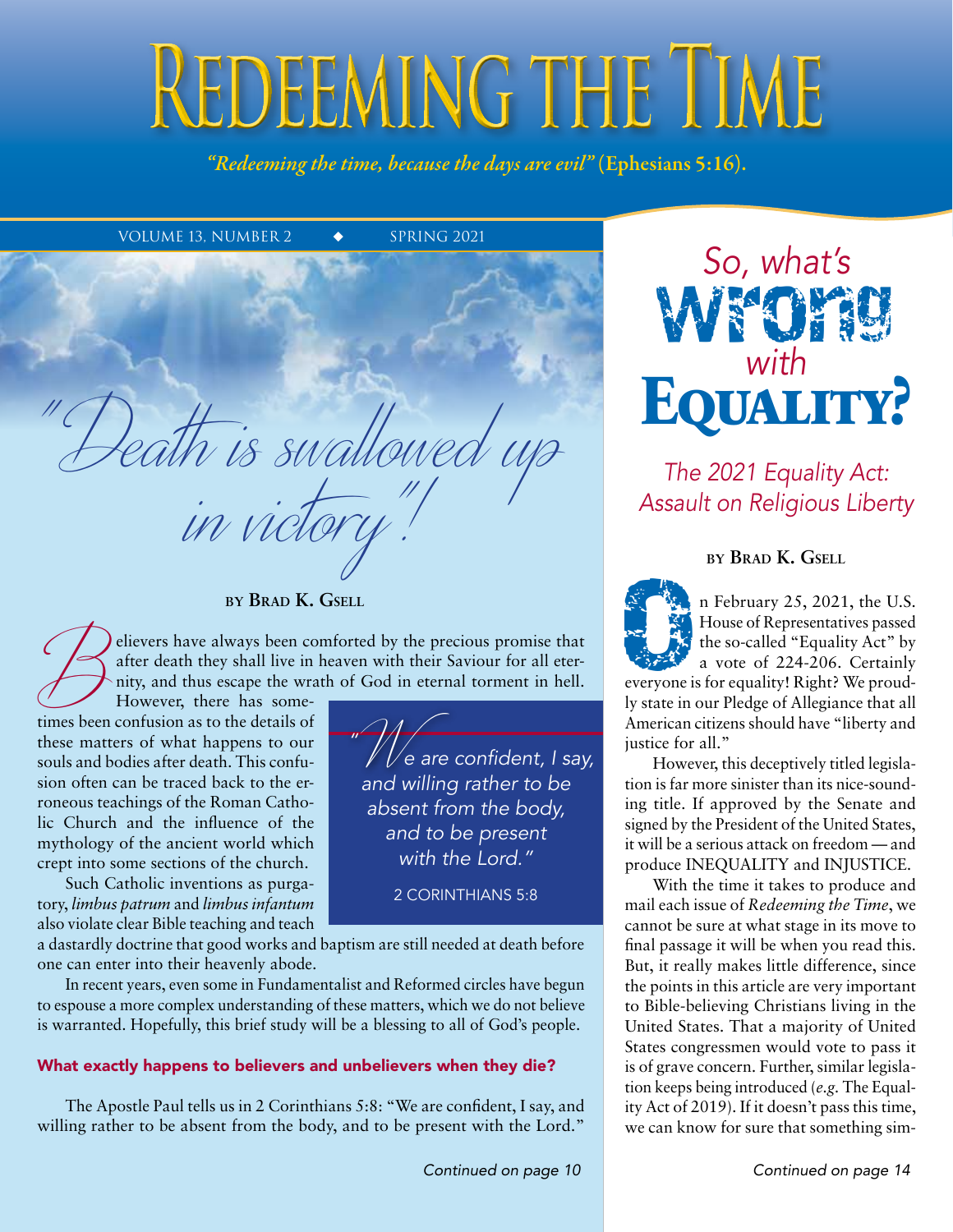

## **The Foe and the Victor**

n February 1528, Archbishop James Beaton fulfilled his hellish plot of burning Patrick Hamilton at the stake. The martyr patiently endured the flame and sealed n February 1528, Archbishop<br>James Beaton fulfilled his hellish<br>plot of burning Patrick Hamilton<br>at the stake. The martyr patient-<br>ly endured the flame and sealed<br>his testimony to God's truth with his life. His preaching and example struck at the heart of Rome's ecclesiastical superstition and tyranny. While others protested Rome's immorality, greed, and insufferable arrogance, the faithful preacher also proclaimed God's truth of salvation by grace alone, through faith alone, in Christ alone.

For many centuries, the papacy kept the sacred Scriptures from laymen and clergymen. Rome insisted that God's Word must remain in a dead language. Those who attempted to declare its actual words and teachings faced severe persecution. For example, the Lollards, who propagated John Wycliffe's English translation, were burned at the stake with their Bibles chained to their necks. Bible knowledge was limited by monks and priests who cited brief passages mixed in with superstitious ranting and fanciful storytelling. Even doctors of theology were ignorant of the contents of the sacred Book.

Patrick Hamilton's faithful preaching of God's Word was in sharp contrast with the clergy's ignorant utterances. The impact of Hamilton's testimony

caused Archbishop Beaton's attendant to suggest, "My lord, if you burn any more, except you follow my counsel, you will utterly destroy yourselves. If you will burn them, let them be burned in hollow cellars, for the smoke of Mr. Patrick Hamilton has infected as many as it blew upon."**<sup>1</sup>** Church historian J.A. Wylie wrote of Hamilton: "[H]is death was one of

Following the martyrdom of Patrick Hamilton, the Roman clerics sought to annihilate Protestantism in Scotland. They determined to set before the population the dreadful sight of execution by the fiery stake. However, the public burnings increased the number of converts.

the most powerful of the instrumentalities that worked for the emancipation of his native land. It was around his stake that the first decided dawn of Scotland's Reformation took place."**<sup>2</sup>**

The papists' thirst for Protestant blood was not without reason. Their place of authority and acquisition of wealth were being threatened. Thomas McCrie, in his book, *The Story of the Scottish Church*, wrote: "The corruption by which the Christian religion was universally depraved before the Reformation had grown to a greater height in Scotland than in any other nation within the pale of the Western church. Superstition and religious imposture, in their grossest forms, gained an easy admission among a rude and ignorant people. By means of these, the clergy attained to an exorbitant degree of opulence and power; which were accompanied, as they always have been, with the corruption of their order, and of the whole system of religion."**<sup>3</sup>**

McCrie also wrote of Rome's false dogmas: "Of the doctrine of Christianity, scarce anything remained but the name. Instead of being directed to offer up their adorations to one God, the people were taught to divide them among an innumerable company of inferior objects. A plurality of mediators shared the honor of procuring the divine favor with the 'one Mediator between God and man'; and more petitions were presented to the virgin Mary and other saints, than to 'Him whom the Father heareth always.'"**<sup>4</sup>**

Following the martyrdom of Patrick Hamilton, the Roman clerics sought to annihilate Protestantism in Scotland. They determined to set before the population the dreadful sight of execution by the fiery stake. However, the public burnings increased the number of converts. For every one that was burned, a new gathering would arise.

After Archbishop James Beaton's death, his uncle, Archbishop David Beaton, took his place and zealously continued the persecution. The martyrs were numerous. In the year 1538, five professing Christians were condemned to the stake on the same afternoon of their trial. They were placed upon a hill to be plainly seen. Throughout Scotland the accounts of suffering believers rightly made Rome abominable in their sight. Humble martyrs were admired for their perseverance and bold testimonies. A year after the five martyrs, two Protestants were called to suffer unto death for the crime of believing the Bible. Jerome Russel, a Friar, and Alexander Kennedy, a gentleman of Ayrshire,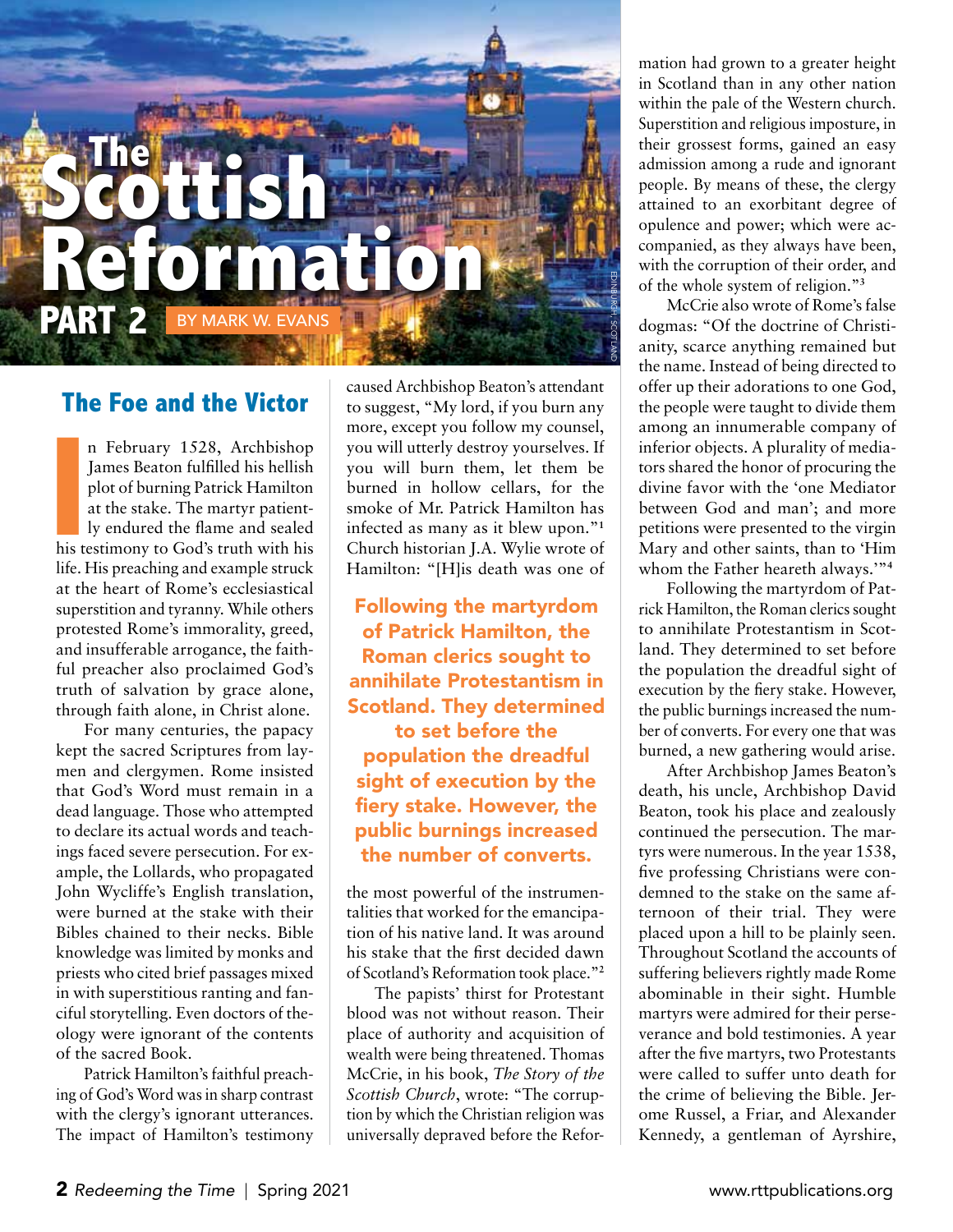Although persecutions would continue … the Lord's sovereign intervention had begun and the Scriptures took root in many hearts. The One we serve is "Faithful and True" and His name is called "King of kings and Lord of lords." "Therefore will we not fear, though the earth be removed."

were tried before Beaton, condemned and the next day burned at the stake. While at the stake, Russel grasped the hand of Kennedy and said, "Death cannot destroy us, seeing our Lord and Master has already destroyed it."**<sup>5</sup>**

In 1543, Cardinal Beaton traveled his diocese to demonstrate his unrestrained authority "by hanging, burning, and in some cases drowning heretics, in the towns where it pleased him to set up his tribunal."<sup>6</sup> He also determined to eliminate 100 of the nobility who favored Reformation doctrines. However, the Lord intervened. The army of Scotland was utterly defeated at the Solway, and Scotland's King James V, crushed in spirit, passed away. Cardinal Beaton's list of one hundred noblemen was found on his person.

Wylie wrote: "The man whose name was first on the list of nobles marked for slaughter, was chosen to the regency, although Cardinal Beaton sought to bar his way to it by producing a forged will of the late king appointing himself to the post. The fact that Arran was a professed Reformer contributed quite as much to his elevation as the circumstance of his being premier peer."**<sup>7</sup>** Arran chose chaplains of the reformed faith, Thomas Guilliam and John Rough. They boldly proclaimed the doctrines of Scripture and exposed the errors of the papists.

The most significant of the regent's measures was the passing of an Act of Parliament, March 15, 1543, making it lawful to read the Bible in one's own language. John Knox wrote: "Then might have been seen the Bible lying almost upon every gentleman's table. The New Testament was borne about in many man's hands. We grant, that some (alas!) profaned that blessed word; for some that, perchance, had never read ten sentences in it, had it most common in their hand.… Albeit we say that many abused that liberty granted of God miraculously, yet thereby did the knowledge of God wondrously increase, and God gave his Holy Spirit to simple men in great abundance. There were set forth works in our own tongue, besides those that came from England, and did disclose the pride, the craft, and tyranny, and abuses of that Roman Antichrist."**<sup>8</sup>**

Although persecutions would continue, including the martyrdom of George Wishart, before whom John Knox carried his sword, the Lord's sovereign intervention had begun and the Scriptures took root in many hearts. The One we serve is "Faithful and True" and His name is called "King of kings and Lord of lords." "Therefore will we not fear, though the earth be removed."•

**3** Thomas McCrie, *The Story of the Scottish Church* (Glasgow: Bell and Bain, n.d.), p. 8.

> **4** *Ibid.*, p. 11. **5** Wylie, p. 479. **6** *Ibid*. **7** *Ibid*.

\_\_\_\_\_\_\_\_\_\_\_\_

**8** *Ibid.*, pp. 100-101.



*The Rev. Mark Evans is a minister in Faith Presbytery, Bible Presbyterian Church, and is pastor of Hope Presbyterian Church, Greenville, SC.*

# *Present With the Lord*

**rs. Evelyn Ricker**, beloved missionary with The Independent Board for Presbyterian **Foreign Missionary with The Independent**<br>Foreign Missions, went to be with her Saviour on December 18, 2020. She was first appointed to serve by the

Board in 1956. Her 64 years of service makes her the second longest-serving Board missionary — only surpassed by her husband, the Rev. Hal Ricker, who is still in active missionary service in Guatemala.



She and her husband first served in Brazil, before being called to Guatemala in 1963. The photo on this page is of the Rickers displaying a memento at the celebration honoring their 50 years of service in Guatemala in 2013.

Evelyn selflessly gave of her talents to lead souls to Christ, and disciple Christians. The Lord graced her with many talents. She was a tireless wife and mother, used her training as a practical nurse, wrote vocal and instrumental music, wrote poetry, played the piano and sang in worship services in many churches, led ladies' Bible classes, taught countless Sunday school classes, and participated in over 80 vacation Bible schools! In addition, she helped with other parts of their ministry, such as the Trinitarian Bible Society Bookstore in Guatemala City and with various meetings of the International Council of Christian Churches.

The love for her Saviour was easily seen as she reached out to people of all ages and in varied situations with the message of salvation and living a holy life pleasing to God. The imprint of her joyous Christian spirit was pressed on the hearts of everyone she met — in the United States, Brazil, Guatemala, and around the world. •

*"Precious in the sight of the Lord is the death of his saints"* (Psalm 116:15).

**<sup>1</sup>** David Calderwood, *The History of the Kirk of Scotland*, Vol. 1 (Edinburgh: Wodrow Society, 1842), pp. 85, 86. This quote is rewritten in modern spelling.

**<sup>2</sup>** J.A. Wylie, *The History of Protestantism*, Vol. III (London: Cassell and Company, n.d. [originally published, 1878]), p. 477.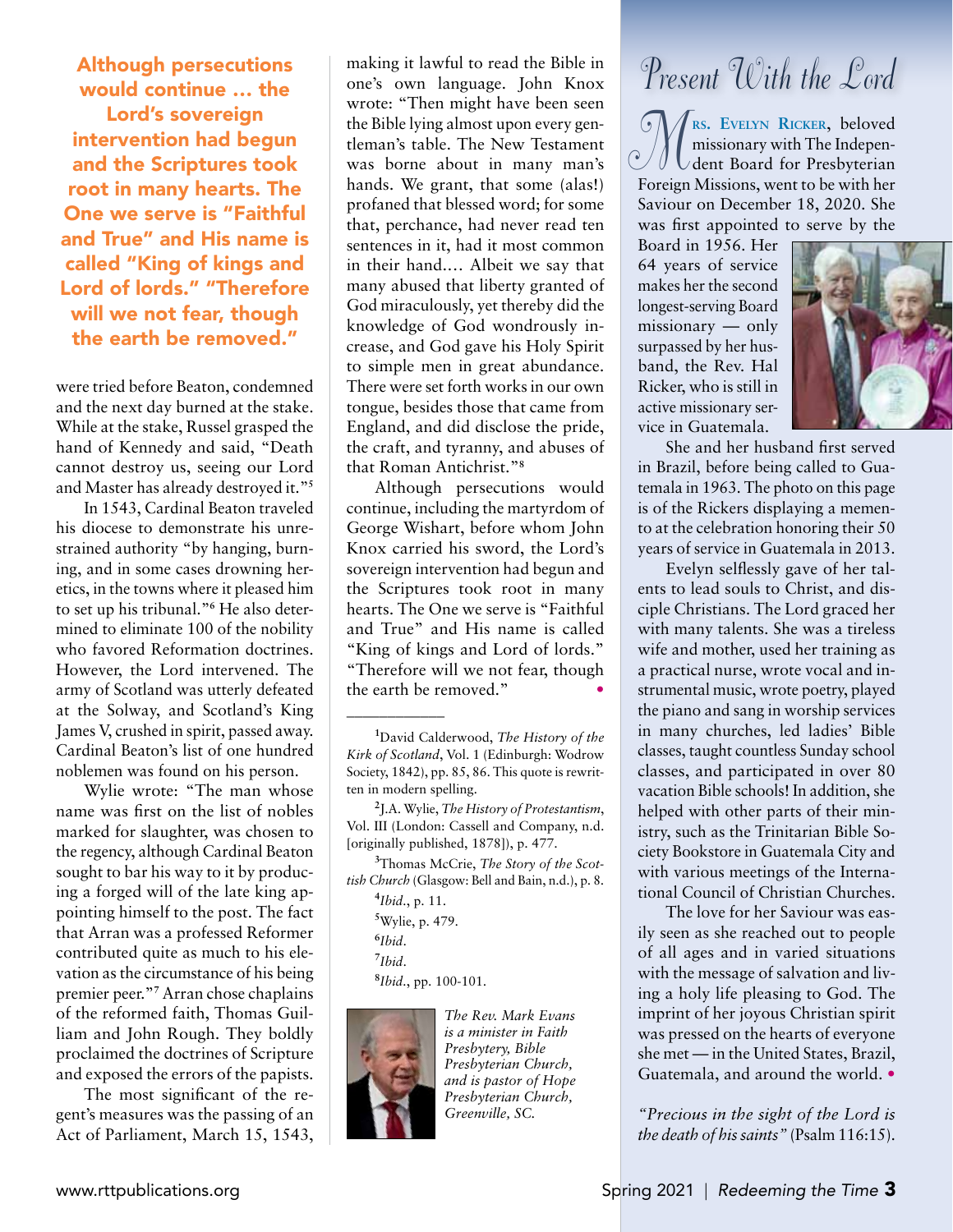# APPALLING ABANDONMENT

#### **By Robert W. Anderson**

In Judges 10 we read of an unusual response by God to Israel's repeated apostasy.<br>
Scripture bulges with stateusual response by God to Israel's repeated apostasy. Scripture bulges with statements asserting Israel's enjoyment of a most favored nation status with God. He told them, "… thou art an holy people unto the LORD thy God: the LORD thy God hath chosen thee to be a special people unto himself …" (Deuteronomy 7:6).

#### God's blessings to Israel

**Among the favors God bestowed on Israel are the leaders He gave them.**  "He sent Moses his servant; and Aaron whom he had chosen" (Psalm 105:26). From the burning bush, He said to Moses, "I am come down to deliver them [Israel] out of the land of the Egyptians, and to bring them up out of that land unto a good land and a large, unto a land flowing with milk and honey …" (Exodus 3:8). Exodus, Numbers, Deuteronomy and Joshua especially are an unparalleled documentary of God's deliverance of Israel and its escort to the land of promise.

**To Israel's history belongs the gift of God's covenant and law.** "He hath

remembered his covenant forever … which covenant he made with Abraham, And his oath unto Isaac; And confirmed the same unto Jacob for a law, and to Israel for an everlasting covenant" (Psalm 105:8-10). "[W]hat nation is there so great, that hath statutes and judgments so righteous as all this law, which I set before you this day" (Deuteronomy 4:8)? "He sheweth his word unto Jacob, his statutes and his judgments unto Israel. He hath not dealt so with any nation: and as for his judgments, they have not known them …" (Psalm 147:19,20).

**Israel received the gift of the land of Canaan**, where they might serve God and enjoy his myriad blessings. God's relation to Israel is likened to that of a marriage: Israel the wife, God the husband. The Promised Land was a wedding present from God to the nation, "a good land, a land of brooks of waters … A land of wheat and barley, and vines, and fig trees," and so forth (Deuteronomy 8:7,8).

In short, it was a land of tremendous natural resources. But it was not an untamed wilderness, as America was when the Pilgrims came to its shore: "… it shall be, when the Lord thy God shall have brought thee into the land … to give thee great and goodly cities, which thou buildest not, And houses full of all good things, which thou fillest not, and wells digged, which thou diggedst not, vineyards and olive trees, which thou plantedest not ..." (Deuteronomy 6:10,11).

With all that God said, the half had not been told. They were not given a land with a huge mortgage to be paid off with onerous monthly payments. It was given free and clear. They were not faced with the enormous task of building an infrastructure from scratch. Wicked as the Canaanites were, God had employed their gifts to prepare the land for His people. Was a bride ever carried across a threshold into living quarters such as Israel in the day God "carried" her across the Jordan into the land she was given as a marriage present?

#### Israel's sin and God's deliverance

But sadly, Israel soon divorced herself from the God who gave her "the pleasant land" (see Jeremiah 3:19; Zechariah 7:14), the same land they desecrated by their practice of innumerable sins. God's favor on them did not mean they could "get away with anything," as is sometimes said of a spoiled child. "You only have I known of all the families of the earth: *therefore* [emphasis mine] I will punish you for all your iniquities" (Amos 3:2).

In the histories of the judges in the book of Judges, such as Othniel (3:7- 11), Ehud (3:12-30), Deborah (4-5), and Gideon (6-8), there is a recurrent record of Israel's apostasy from God (3:7, 3:12, 4:1, 6:1). God became angry at the nation for their desertion of Him and His covenant, and gave them over to varying periods of grinding suffering at the hands of their adversaries. Thus afflicted, the nation would pray to God for mercy and deliverance (3:9; 3:15; 4:3; 6:7). Each time God would hear them and raise up a judge for their rescue (3:9; 3:15).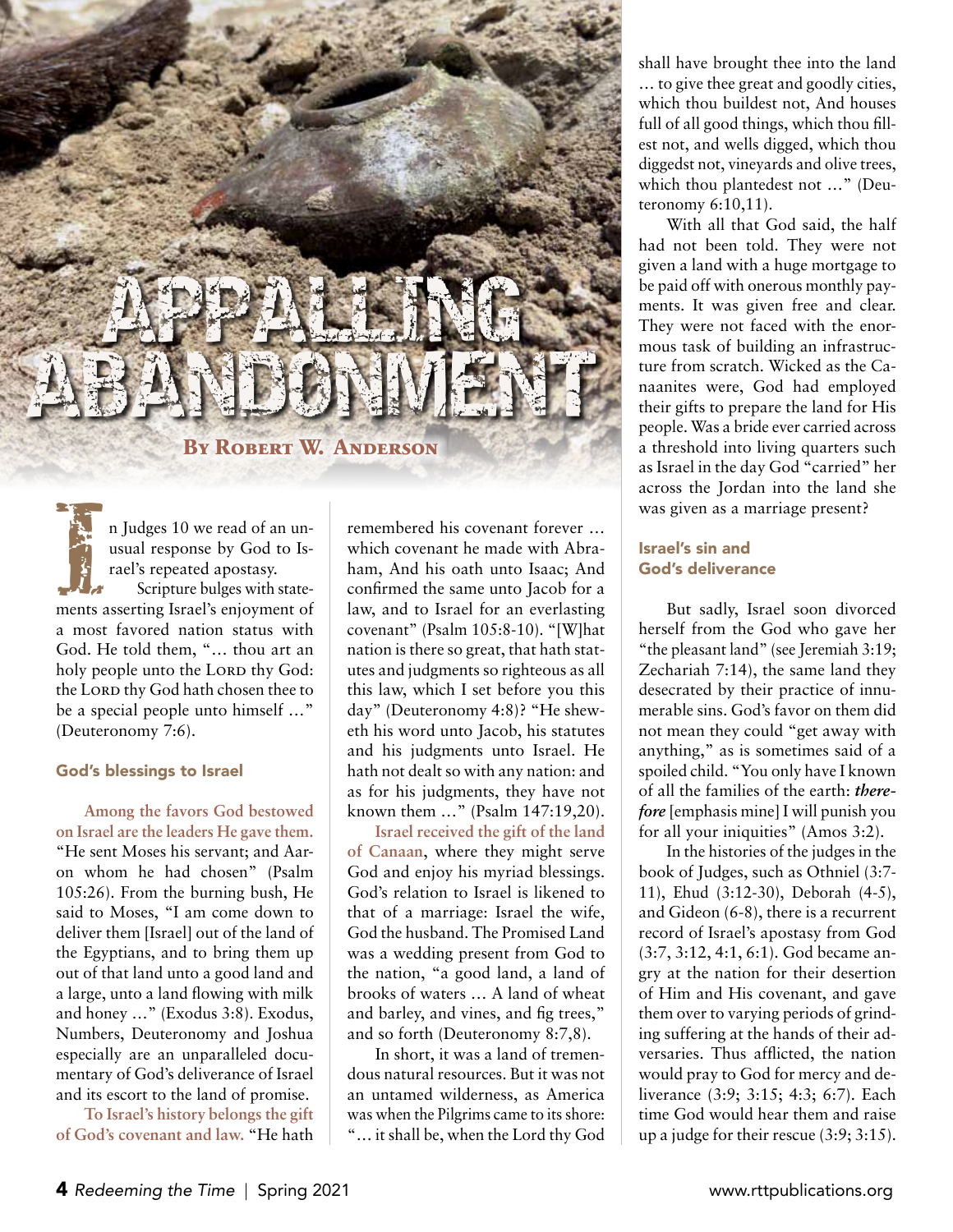But in Judges 10 there is a momentary interruption in the recitation of the events that hold sway throughout the book. Against the landscape of Israel's extraordinary history, rooted all the way back to Genesis, they "did evil *again* [emphasis mine] in the sight of the LORD" (verse 6). Instead of worshipping and serving the One who had revealed and demonstrated Himself to be the only true God, their Creator and Savior, they "served Baalim, and Ashtaroth, and the gods of Syria, and the gods of Zidon, and the gods of Moab, and the gods of the children of Ammon, and the gods of the Philistines, and forsook the Lord, and served him not" (10:6).

Both Baal and Ashtaroth were gods of the fertility cults of Canaan. The *Holman Bible Dictionary* defines a fertility cult as "a general term for religions marked by rites which reenact a myth accounting for the orderly change of the seasons and the earth's fruitfulness."**<sup>1</sup>** Wedded to these observances were practices of the most wretched immorality. All the beliefs and evil practices of the false religions to which Israel deserted entailed a grievous insult to God.

It has been suggested that, when "the Israelites entered Canaan, they found a land of farmers, not shepherds, as they had been in the wilderness. The land was fertile beyond anything the Hebrews had ever seen. The Canaanites attributed this fertility to their god Baal, and that is where the Israelites' problems began. Could the God who had led them out of Egypt through the wilderness also provide fertile farms in the Promised Land? Or, would the fertility god of Canaan have to be honored?"**<sup>2</sup>**

Whatever the secondary reasons, Scripture invariably traces the real impetus not simply to external conditions (*i.e.* a land for farming, not shepherding), but to idolatry, the inward man of the heart, a heart so "desperately wicked, who can know it?" (Jeremiah 17:9). As Paul verified in Galatians 5:19,20, he included "idolatry"

among the "works of the flesh," — the fallen, depraved nature.

The Second Commandment forbids much more than simply the worship of graven (carved) images. It forbids the worship of God "in any other way not appointed in his word" (Westminster Shorter Catechism Q51). Idolatry includes all corrupt and false worship.

God said to let the idols "deliver you in the time of your tribulations" (verse 14). How does this apply to our lives? Paul wrote about Israel's history to the Corinthian church, "Now these things were our examples, to the intent we should not lust after evil things, as they also lusted. Neither be ye idolaters" (I Corinthians 10:6-7a). With the words, "these things were our examples," Paul stretches what happened in the days of Moses all the way to the church of Corinth's day. In like manner, what transpired in the days of the Judges is to be stretched to our time, as an example to keep us from setting our hearts on evil things and to warn us away from idolatry.

Spread out before us is Israel's shameless, rampant practice of idolatry. In recent times we have heard much about "high crimes and misdemeanors," but infinitely greater than such alleged wrongs is the worship of false gods.

About 500 years after the judges, the prophet Jeremiah would encapsulize the wickedness and folly of idolatry in these words, "Hath a nation changed their gods, which are yet no gods? but my people have changed their glory for that which doth not profit. Be astonished, O ye heavens, at this, and be horribly afraid, be ye very desolate, saith the LORD. For my people have committed two evils [notice: not just one, but two evils]; they have forsaken me the fountain of living waters, and hewed them out cisterns, broken cisterns, that can hold no water" (Jeremiah 2:11-13).

In every generation and among every people there has been that same mindless, conscienceless disregard of idolatry, the fountain of all evils, which was found in the days of the judges and again in the days of the prophets.

#### God punishes Israel

What did God do about their evil? "And the anger of the Lord was hot against Israel, and he sold them into the hands of the Philistines, and into the hands of the children of Ammon. And that year they vexed and oppressed the children of Israel" (Judges 10:7-8). His anger was "hot": "… who may stand in thy sight when once thou art angry?" (Psalm 76:7).

He exhibited that anger by delivering Israel into the hands of many enemies. Judges 10 tells us that Israel was "vexed and oppressed" (verse 8), and also "sore distressed" (verse 9). He beat the nation with their own stick, by their own sins. It was like the days of Jeremiah, who said to Judah, "Thine own wickedness shall correct thee, and thy backslidings shall reprove thee" (Jeremiah 2:19).

Likely Israel thought that by falling in with the worship of the gods of the surrounding nations, she would not only harvest better crops, but also earn the friendship of the worshippers of those gods. That did not happen. Instead, the idol worshipping nations "vexed and oppressed," sorely "dis-

*Continued on page 6*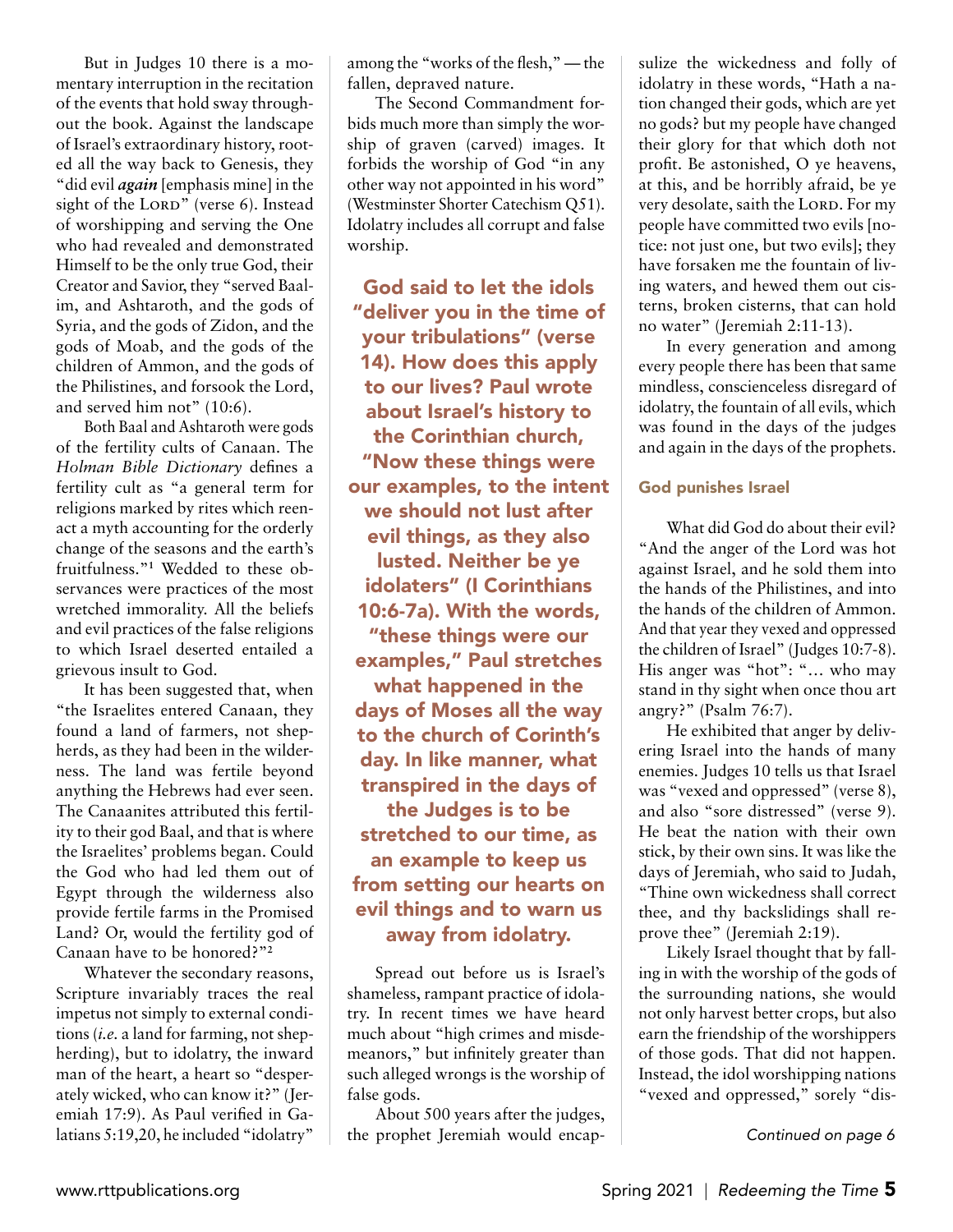# **APPALLING ABANDONMENT**

Continued from page 5

tressed," and troubled her. These verses weep with her tears, echo her groans.

Israel's suffering from her idolatrous neighbors went on for 18 protracted years (Judges 10:8), and on both sides of the Jordan. "Moreover the children of Ammon passed over Jordan to fight also against Judah, and against Benjamin, and against the house of Ephraim; so that Israel was sore distressed" (verse 9).

As always before, Israel cried again to God for rescue. "And the children of Israel cried unto the Lord, saying, We have sinned against thee, both because we have forsaken our God, and also served Baalim" (verse 10). This verse could elicit a sigh of relief. Israel is repentant; Israel is sorry for her sins. But, both the Bible and experience teach us that confession of sin can be for the wrong reasons: not because of hatred and godly sorrow for wrongdoing, but on account of being caught in sin and having to pay for it. If their enemies had not oppressed them, we get the sense that Israel would have gone on happily in its idolatry.

#### God refuses to deliver Israel after repeated sin

In verses 11 through 14 we see God's surprising response to their cry, an interruption to the pattern of the past. Where previously God had sent a deliverer, a judge, he now rejects them; he sends them back to the gods for which they had opted: "And the LORD said unto the children of Israel, Did not I deliver you from the Egyptians, and from the Amorites, from the children of Ammon, and from the Philistines? The Zidonians also, and the Amalekites, and the Maonites, did oppress you; and ye cried to me, and I delivered you out of their hand. **Yet ye have forsaken me, and served oth-** **er gods: wherefore I will deliver you no more. Go and cry unto the gods which ye have chosen; let them deliver you in the time of your tribulation**."

With those words, as we say, all the oxygen goes out of the room! From now on heaven will be excruciatingly silent. Just when their prayers for deliverance have grown to a crescendo,

At this juncture in our nation's history, a prosperous economy is not the only thing, nor even the principle thing, to seek or for which to be thankful. There should be an ardent, sincere prayer for God to use the events and philosophies that are dividing our nation to stir us to godly sorrow. We might despair that the current mindset and lifestyle may never change, but "with God nothing shall be impossible" (Luke 1:37).

God shows Himself deaf. God's ultimatum: "I will deliver you no more," seems to imply some fault in their prayer, as if they imagined they could simply mouth the right expressions and a favorable reply would be assured.

"Lord, Lord" would not suffice! Israel's abandonment by her God is a horrific abandonment. It would be like the darkness of Egypt, a "darkness that could be felt." No answer, no hope, no deliverance. From here on, heaven would be silent to their petitions. God's Word here parallels His words in Hosea, "Ephraim is joined to idols: let him alone" (Hosea 4:17); or Christ's words about the Pharisees, "Let them alone: they be blind leaders of the blind" (Matthew 15:14); or Paul's assertions about the pagan, Gentile world, "God gave them up …" (Romans 1:24,26), "God gave them over ..." (Romans 1:28).

Can people ever be more alone than when they are left alone by God? It seems a foretaste of the sufferings of the condemned in the place of eternal torment, where all good shall be denied, even the drop of water from a fingertip.

There is a depth and height to their misery of abandonment that passes knowledge. When did a congregation ever hear a sermon of such dire utterances? God's abandonment was a knife sharp warning against expecting help based on the experience of past mercies. "Keep back thy servant also from presumptuous sins" (Psalm 19:13).

An illustration comes to mind. When my wife was teaching a class about Christ's Olivet discourse, one five year old, with a palpable shudder of his body, exclaimed, "I knew the Bible could teach you things, but I never knew it could make you "feeeel" things!" In this passage, God's denial of Israel's prayers makes us "feeeel" things.

God said to let the idols "deliver you in the time of your tribulations" (verse 14). How does this apply to our lives? Paul wrote about Israel's history to the Corinthian church, "Now these things were our examples, to the intent we should not lust after evil things, as they also lusted. Neither be ye idolaters" (1 Corinthians 10:6-7a). With the words, "these things were our examples," Paul stretches what happened in the days of Moses all the way to the church of Corinth's day. In like manner, what transpired in the days of the Judges is to be stretched to our time, as an example to keep us from setting our hearts on evil things and to warn us away from idolatry.

Now then, as truly as God gave the land of Canaan to Israel as their dwelling place, so in His providence, He brought the Pilgrim Fathers to these shores. Let their Mayflower Compact speak of their Christian faith and objectives for living in this land. It is an incontrovertible fact that the Bible of our fathers, with its laws and teach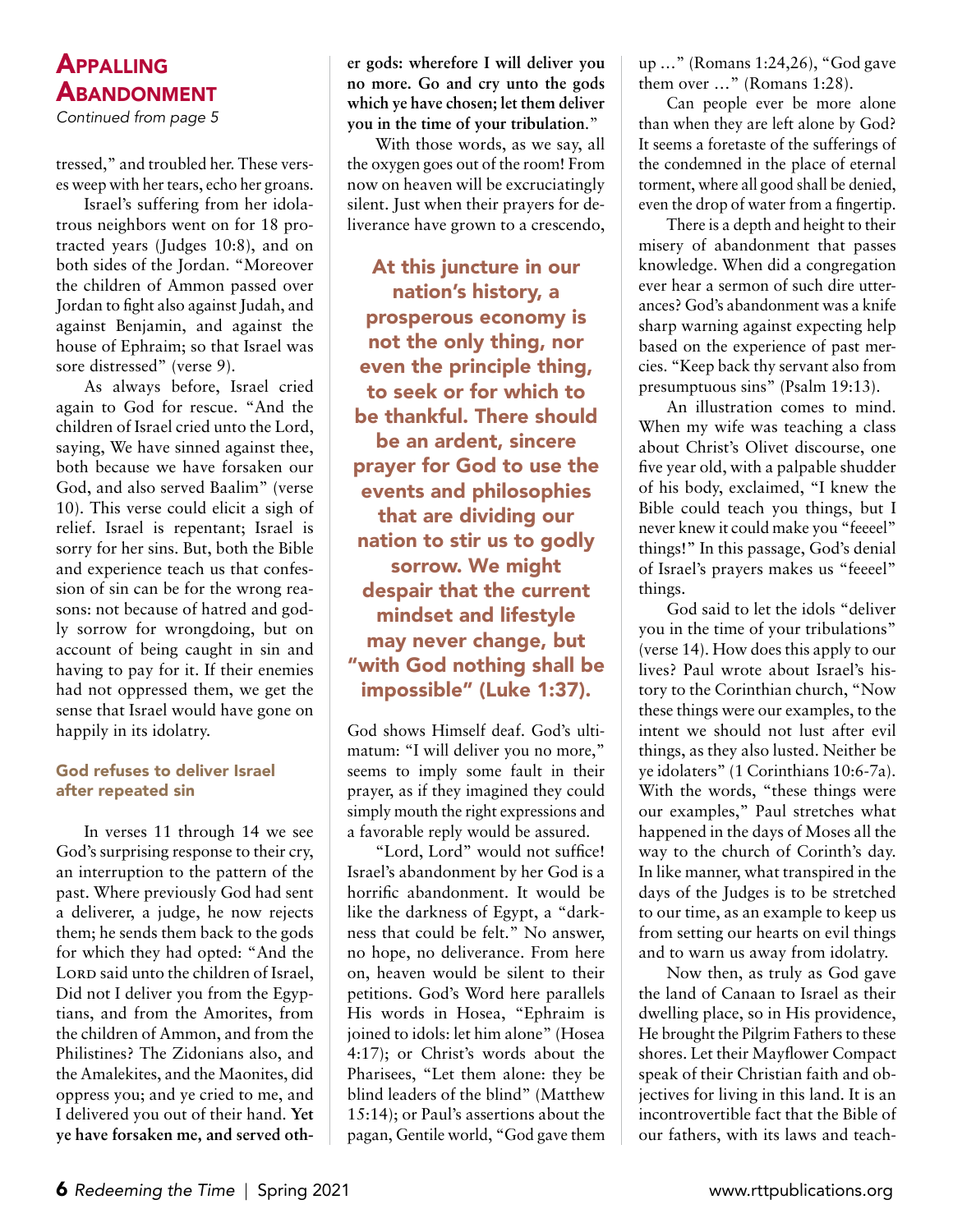ings was at the foundation of this nation's institutions. The frequency with which Scriptural words and symbols are inscribed in the stones of public buildings and monuments is salient witness to the dominance and influence of biblical Christianity from the nation's inception.

Just as God's word in the Pentateuch lost its grip on the hearts of the Israelites by the time they got to the book of Judges, so the grip of a Scriptural knowledge and faith in the minds of our nation has been weakened over the passage of time. There is no longer a biblical consensus of faith.

We mention some examples supporting this assertion. *World* magazine reported that 59% is "the share of U.S. adults ages 18-44 who have ever cohabited with a romantic partner."**<sup>3</sup>** A 59% American practice is undermining heaven's precepts. Still fitting the Bible to our times, we observe that temples and idols of non-Christian religions are springing up all over America.

A recent example of idolatry came out of Union Theological Seminary in New York City. Union tweeted on its official account: "Today in chapel, we confessed to plants. Together, we held our grief, joy, regret, guilt and sorrow in prayer; offering them to the beings who sustain us, but whose gift we too often fail to honor."**<sup>4</sup>**

Dr. Allan A. MacRae, a highly respected Old Testament scholar (and one of my seminary professors) wrote, "idolatry seems like a relic of past days, yet we must recognize that the majority of mankind today worships something other than the true God. All that is said against idolatry in our passage [Isaiah 40:15-17] is highly relevant to our present situation if we substitute for 'idol' those other objectives or ideals to which men give the honor that should belong to the Creator."**<sup>5</sup>**

In Judges, Israel experienced extreme suffering from those same nations whose idolatry they had adopted. Suffering remains as the accompaniment of idolatry.

1 Corinthians 10:20 states:"… the things which the Gentiles sacrifice, they sacrifice to devils [demons] and not to God: and I would not that ye should have fellowship with devils." Charles Hodge, commenting on this verse, wrote, "Although their gods have no existence, yet there are real beings, the rulers of the darkness of this world … on whom their worship terminates.… We are said to have fellowship with those between whom there is congeniality of mind, community of interest and friendly intercourse.… In this sense the worshippers of idols have fellowship with evil spirits, they are united to them so as to form one community, with a common character and a common destiny. Into this state of fellowship they are brought … by idolatry, which is an act of apostasy from the true God, and an association with the kingdom of darkness."**<sup>6</sup>**

God in his grace pours out on sinners "the spirit of grace and supplications" (Zechariah 12:10). "Where sin abounded, grace did much more abound" (Romans 5:20). After the threat of abandonment they met with acceptance, just as we who believe are told, "he hath made us accepted in the beloved" (Ephesians 1:6), that is, in Christ.

To what Paul said in 1 Corinthians, add the words of Christ, who told the unbelieving Jews, "Ye are of your father the devil, and the lusts of your father ye will do. He was a murderer from the beginning and abode not in the truth.… He is a liar, and the father of it" (John 8:44). As a result of being united to Satan, their spiritual father, the unbelieving Jews were cruel, inclined to murder and lying against the Lord of glory at the trial and the crucifixion.

The account in Luke 22 of Christ's arrest testifies to the collusion between idolaters and the prince of darkness. Jesus told "the chief priest and captains of the temple and the elders," the "idolatrous" representatives of a corrupt Jewish religion, "this is your hour, and the power of darkness" (verse 53) — referring to Satan. Were the "idolaters" in Judges ever stirred to such cruelty as the Jewish leaders were when they lied against and "killed the Prince of life" (Acts 3:15)?

#### Has anything changed?

Has anything changed since those days? Has idolatry/false religion changed? Has the devil changed? Present day idolaters or adherents of false religion are also cruel because of an alignment with demonic forces. How has demonic-inspired false religion contributed to recent heinous terrorist attacks, the evil destruction of infants in the womb, and the bullying that is ever increasing in our day? With our Bible open before us to Judges 10, 1 Corinthians 10 and John 8, who can tell how far demonic activity has insinuated itself into the outworking of daily events?

It remains true that people still "walk according to the prince of the power of the air, the spirit that now worketh in the children of disobedience" (Ephesians 2:2). Add the words of 2 Timothy 3:13, "But evil men and seducers shall wax worse and worse, deceiving and being deceived."

Should our nation stumble more deeply into a way of thought without God, it may be found crying like Israel, "We have sinned against thee…" (verse l0). What if God would say, "Go and cry unto the gods [the religions, the philosophies, the programs] ye have chosen; let them deliver you in the time of your tribulation?" What if the God of heaven said to the United States of America, "No more — I will deliver you no more"?

*Continued on page 8*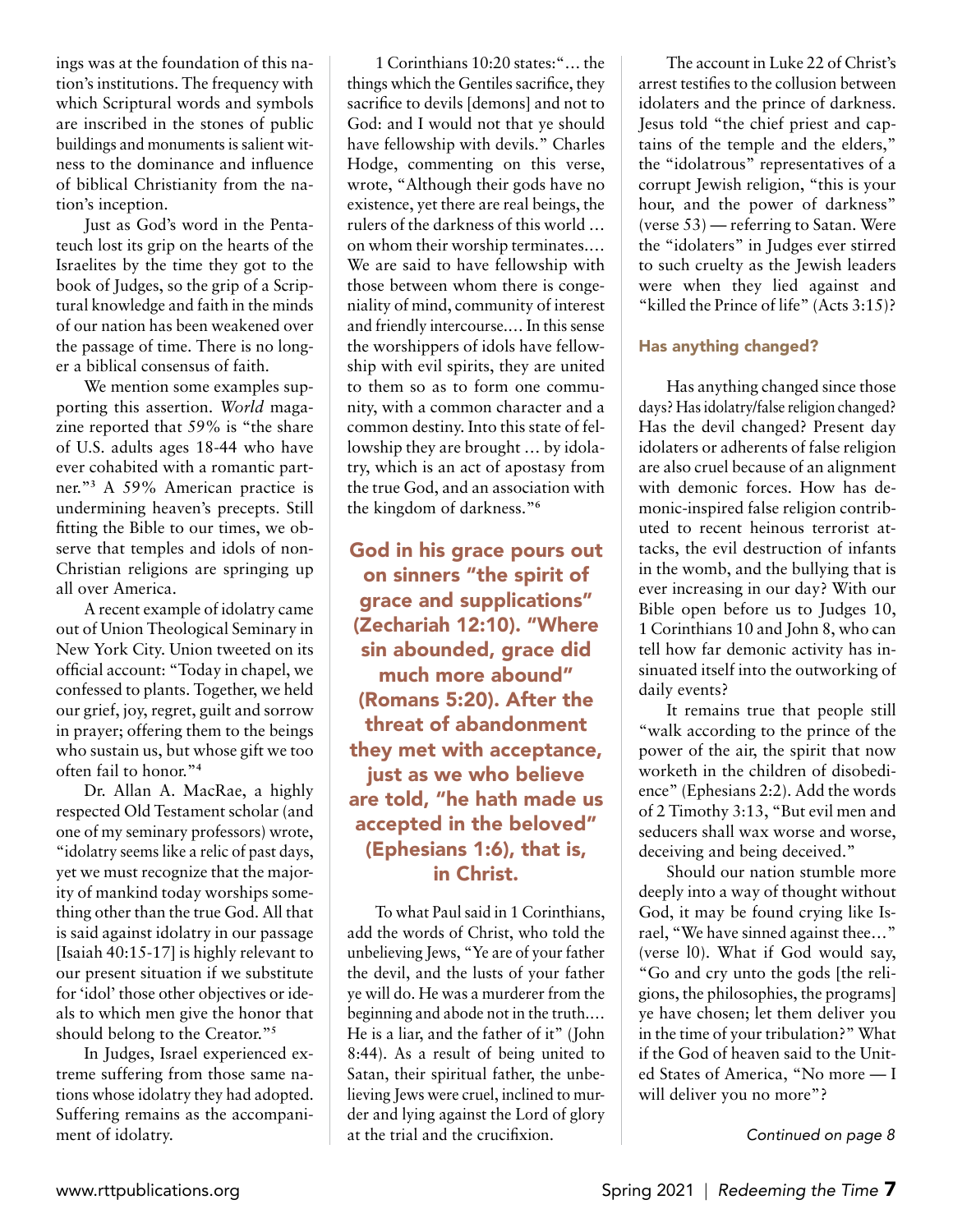# **APPALLING ABANDONMENT**

Continued from page 7

#### God delivers Israel after the people offer true repentance and turn from their wicked ways

Thankfully, God's threatened abandonment is not the end of the story in Judges. When the people heard God's words, they did not despair, they did not turn away in an angry pout, venting against God as neither kind nor forgiving. Instead they renewed their cry: "And the children of Israel said again unto the LORD, We have sinned: do thou unto us whatsoever seemeth good unto thee; deliver us only, we pray thee, this day" (verse 15).

When David sinned against God, he said, "let us fall now into the hand of the Lord; for his mercies are great: and let me not fall into the hand of man" (2 Samuel 24:14). So, here in Judges 10, however a merciful God might chasten them would be better than continuing under their enemies' crushing tyranny.

The omniscient God ordained and used His apparent rejection of their initial confession and petition to stir them to a fervent and undoubtedly genuine supplication. Along with their prayer came fruit in keeping with true repentance: "And they put away the strange [foreign] gods from among them, and served the LORD" (verse 16a).

Mercy of mercies, God heard their prayer, "and His soul was grieved for the misery of Israel" (verse 16b). Of course God knew what was in their hearts even before they prayed. He Himself excited their prayer. The Psalmist prayed, "quicken us, and we will call upon thy name" (Psalm 80:18).

God in His grace pours out on sinners "the spirit of grace and of supplications" (Zechariah 12:10). "Where sin abounded, grace did much more abound" (Romans 5:20). After the threat of abandonment they met with acceptance, just as we who believe are told, "he hath made us accepted in the beloved" (Ephesians 1:6), that is, in Christ.

#### Application to the United States and other nations today

At this juncture in our nation's history, a prosperous economy is not the only thing, nor even the principle thing, to seek or for which to be thankful. There should be an ardent, sincere prayer for God to use the events and philosophies that are dividing our nation to stir us to godly sorrow. We might despair that the current mindset and lifestyle may never change, but "with God nothing shall be impossible" (Luke 1:37).

May the Spirit of God use these few verses from Judges to turn our hearts from twenty-first century idols to our God and Savior, and pull us back from the crumbling brink of an appalling abandonment. May our souls recognize the truth of the words of Augustine, "Thou hast made us for thyself, O Lord, and our heart is restless until it finds its rest in thee." •

**2** Ray Vander Laan, "The Fertility Cults of Canaan: Yahweh or Baal?," https://www.thattheworldmayknow.com/fertility-cults-of-canaan.

**3** *World,* "By the Numbers," December 7, 2019.

**4** Jeffrey Walton, "Uprooted: Union Seminary Chapel Hosts Plant Confessional," https:// juicyecumenism.com/2019/09/18/union-seminaryplant-confession-chapel/, September 17, 2019.

**5** Allan A. MacRae, *The Gospel of Isaiah* (Chicago: Moody Press, 1977), p. 46.

**6** Charles Hodge, I Corinthians (Grand Rapids: Wm. B. Eerdmans Publishing Co., 1965), pp. 193-94).



\_\_\_\_\_\_\_\_\_\_\_\_

*The Rev. Robert Anderson is a minister in Faith Presbytery, Bible Presbyterian Church, residing in Lakewood, WA.*

Bill of Rights States. Congress or the notes and the figure

he Bill of Rights, the first ten amendments to the U.S. Constitution, was added as the various independent colonies considered joining the Unit-

Example 1<br>The States in the very zealor<br>Were very zealor ed States in the 1780s. The Patriots were very zealous for their rights and for the need of limited government.

They believed that "life, liberty, and the pursuit of happiness" did NOT come from government, but rather were "unalienable rights" which were conferred by God alone. The role of the State was merely to protect those rights, and to have a military and law enforcement to protect its citizens from evil forces and crime.

Governments throughout history had produced laws and mandates based on the whims of those in control — those with the most power. This often led to shifting standards, with persecution and infringements of rights often the norm. Many times, men were given the sad choice of having to choose between obeying their government or violating their consciences. When they stood on the words of Peter and the other apostles in Acts 5:29, "We ought to obey God rather than men," severe persecution and even death often followed.

Many of the Founders of our country were Christians and the society was overwhelmingly Protestant. The founding principles of our nation were largely patterned after the principles of God's Word.

The First Amendment is perhaps the most important, with its guarantees of the free exercise of religion, free

**<sup>1</sup>** https://www.studylight.org/dictionaries/ hbd/f/fertility-cult.html.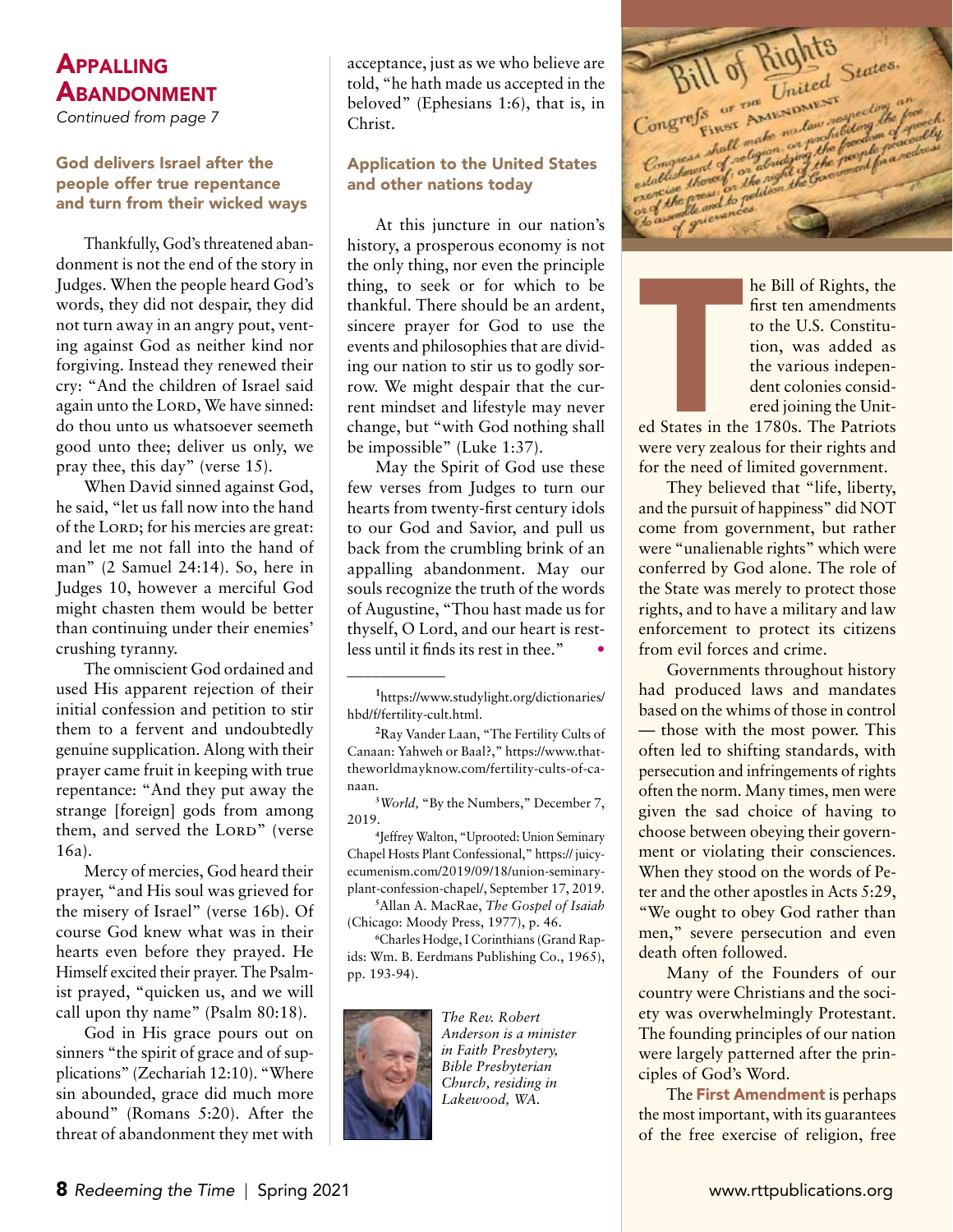# *The* Bill of Rights and the **WORD OF GOD**

**by Brad K. Gsell**

speech, free press and freedom of assembly. Some states, such as North Carolina, refused to join the union until these rights were firmly guaranteed.

In notes he took while the Constitution was being written, James Madison wrote: "the civil rights of none shall be abridged on account of religious belief or worship, nor shall any national religion be established, nor shall the full and equal rights of conscience be in any manner, or on any pretext infringed."

The Founders proclaimed in the Declaration of Independence that "life, liberty, and the pursuit of happiness" did NOT come from government, but rather were "unalienable rights" which were conferred by God alone.

The Second Amendment guarantees the right to own arms for self defense. "When a strong man armed keepeth his palace, his goods are in peace" (Luke 11:21).

"Defend the poor and fatherless: do justice to the afflicted and needy. Deliver the poor and needy: rid them out of the hand of the wicked." (Psalm 82:3-4).

Amendments Three and Four guarantee the right for each individual to own and have power over his private property. The Eighth Commandment is "Thou shalt not steal" (Exodus 20:15). The government is to protect its citizens from having

their private property rights trammeled by other people — or the government itself!

The Fifth through the Eighth Amendments seek to safeguard citizens from being treated immorally or unfairly by the government — particularly its system of justice.

A few of these rights include: trial by jury, no double jeopardy, being afforded witnesses and counsel, having a speedy and public trial, facing ones accuser(s), being presented with the exact charges being pressed, and limits placed on the severity and kinds of punishment allowed.

2 Samuel 23:3 says: "He that ruleth over men must be just, ruling in the fear of God." Also, Micah 6:8: "He hath shewed thee, O man, what is good; and what doth the LORD require of thee, but to do justly, and to love mercy, and to walk humbly with thy God?"

Amendments IX and X were designed to limit government, so men would be free to live their lives according to their own consciences as they sought to fulfill the duties and rights given to each of us by our Creator.

America was established as a "Constitutional Republic," where personal liberty and the rule of law reign supreme. Even the rule of law had great limits placed upon it. The Tenth Amendment reads: "The powers not delegated to the United States by the Constitution, nor prohibited by it to the States, are reserved to the States respectively, or to the people."

Man must be free to serve God. It is a wicked government which in any way interferes with this. Moses told the Israelites: "... what doth the LORD thy God require of thee, but to fear the LORD thy God, to walk in all his ways, and to love him, and to serve the LORD thy God with all thy heart and with all thy soul" (Deuteronomy 10:12).

#### Conclusion

Sadly, our society and politicians have largely turned away from God and the principles of His Word. Thus, our precious American liberties are being destroyed as an ever bigger federal government attempts to regulate every aspect of our lives, and to force God's people to violate their consciences as they seek to obey the Word of God.

Even with good laws, government is only as good as its citizens and the representatives they choose to serve. Let's be busy about our Father's business in proclaiming the blessed Gospel of Christ. Only souls redeemed by the blood of Christ can truly be good citizens.

May all believers take heed to that familiar verse, 2 Chronicles 7:14: "If my people, which are called by my name, shall humble themselves, and pray, and seek my face, and turn from their wicked ways; then will I hear from heaven, and will forgive their sin, and will heal their land."

# **REDEEMING THE TIME**

#### Editor: Brad K. Gsell Associate Editor: Mark W. Evans

*Redeeming the Time* is a quarterly publication with the purpose of encouraging God's people and applying God's Word to the issues of our day.

Individual copies are distributed free of charge, but the generous donations of God's people are necessary for this ministry to continue. Checks may be made payable to "Redeeming the Time," and mailed to: P.O. Box 26281, Charlotte, NC 28221-6281. All donations are tax deductible.

e-mail: redeemingthetime@bellsouth.net Sponsored by Publication Fund • Bible Presbyterian Church • Charlotte, NC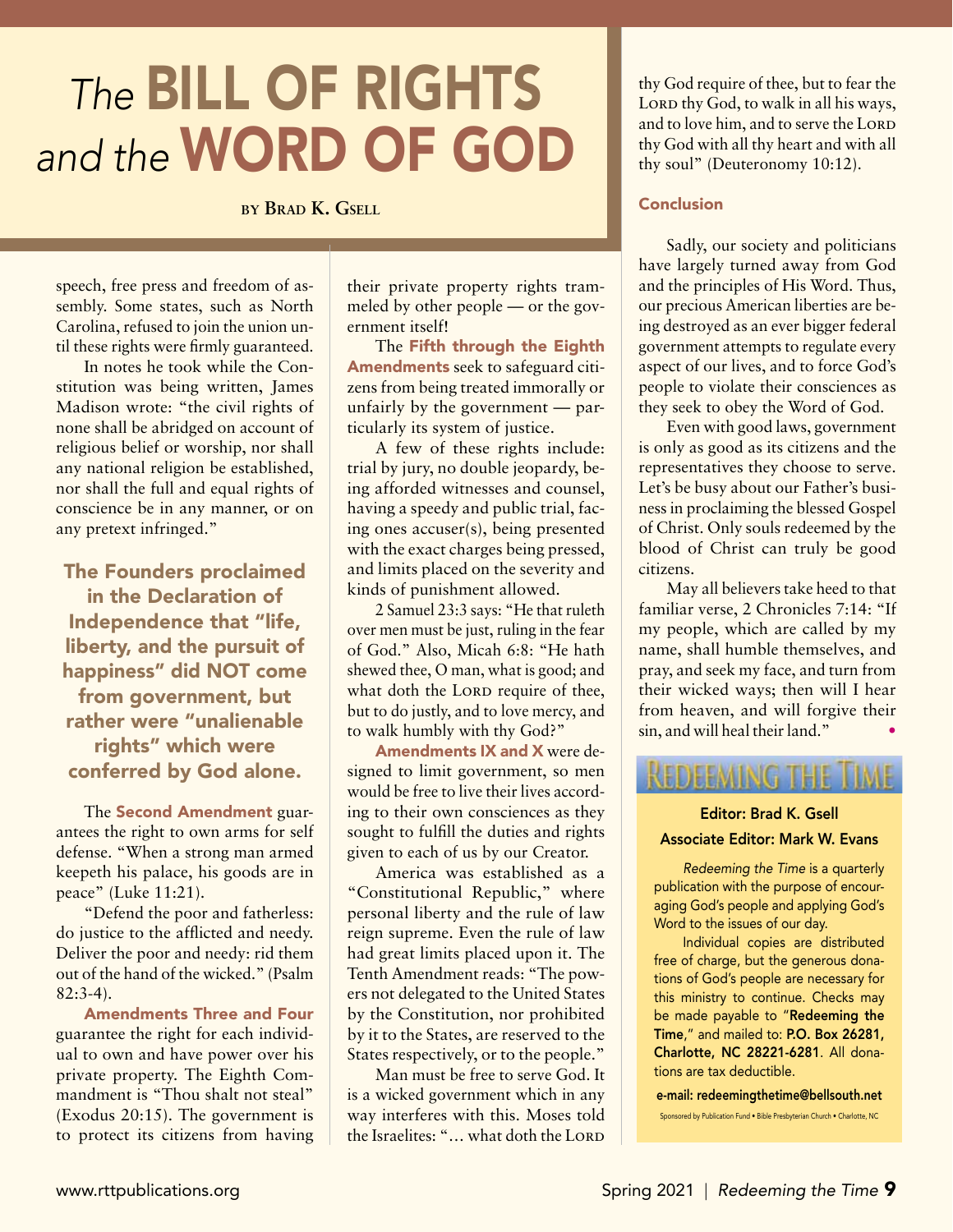# "Death Is Swallowed UP IN VICTORY"!

Continued from page 1

Where is the Lord? In Acts 1:11, the angels told the disciples that Christ was "taken up from you into heaven." They continued that "this same Jesus … shall so come in like manner as ye have seen him go into heaven."

Ecclesiastes 12:7 tells us: "Then shall the dust return to the earth as it was: and the spirit shall return unto God who gave it."

When Stephen was stoned, it says he was "calling upon God, and saying, Lord Jesus, receive my spirit" (Acts 7:59). Christ had already ascended up into heaven, so Stephen was fully anticipating that his soul would be received into heaven to be with his Saviour.

Presbyterian scholar William G.T. Shedd states the Biblical view quite succinctly: "... the intermediate [before Christ's Second Coming] state for the saved is Heaven without the body, and the final state for the saved is Heaven with the body; that the intermediate state for the lost is Hell without the body, and the final state for the lost is Hell with the body."**<sup>1</sup>**

#### *Sheol* and *Hades*

Some have taught that the souls of the dead go to a subterranean abode, a sort of holding place, (*sheol* [Old Testament] or *hades* [New Testament]), where they will remain until Christ's Second Coming and the Last Judgment. Some compartmentalize it to include a place of torment and a place of Paradise, which are neither as good or bad as our final abode in either heaven or hell. There is much confusion concerning this, even in some Bible-believing churches.

A variant is that just the Old Testament saints were held in this holding place until the first coming of Christ. However, Francis Turretin, the great theologian of Geneva at the time of the Reformation, points out that:

"Enoch and Elijah were translated to heaven (Hebrews 11:5; 2 Kings 2:11). For although this was peculiar to them that they were bodily whirled into heaven, it was not singular that they were spiritually admitted into it."**<sup>2</sup>**

Shedd makes a convincing case that "The subdivision of it [*sheol* or *hades*] into heterogeneous compartments, is a conception imported into the Bible from the Greek and Roman classics.… The Biblical Sheol is always an evil, and nothing but an evil."**<sup>3</sup>**

*M*<br>Christians as we live our Christians as we live our lives in anticipation of that great day when we shall be with Christ!

When David writes that "The wicked shall be turned into hell [*sheol*], and all the nations that forget God" (Psalm 9:17), Shedd observes: "If Sheol is merely a promiscuous underworld for all souls, then to be *'turned into sheol'*  is no more a menace for the sinner than for the saint, and consequently a menace for neither."**<sup>4</sup>**

John Calvin writes: "I know not how it came to pass that any should imagine a subterraneous cavern, to which they have given the name *limbus....* [It] is nothing but a fable."<sup>5</sup>

One consideration is that the words *sheol* and *hades* are believed by many to refer either to the grave (part of man's punishment for sin), or to hell — "the lake of fire." It is normally clear from the context which meaning is intended. A study of these words is a profitable pursuit.

#### Reformation theologians cast off many of the convoluted interpretations which they saw as corruptions

Shedd further quotes from the *Schaff-Herzog Encyclopedia*: "The

Protestant churches rejected, with purgatory, the whole idea of a middle state, and taught simply two states and places — heaven for believers, and hell for unbelievers."**<sup>6</sup>**

This view is reflected in many of the great Reformed creeds of the church.

The Westminster Confession of Faith, Chapter XXXII, as adopted by the Bible Presbyterian Church in 1938, to conform to the Premillennial convictions of many of its founders, is quite explicit:

"I. The bodies of men, after their death, return to dust, and see corruption; but their souls (which neither die nor sleep), having an immortal subsistence, immediately return to God who gave them. The souls of the righteous, being then made perfect in holiness, are received into the highest heavens, where they behold the face of God in light and glory, waiting for the full redemption of their bodies; and the souls of the wicked are cast into hell, where they remain in torments and utter darkness, reserved to the judgment of the great day. Besides these two places for souls separated from their bodies, the Scripture acknowledgeth none.

"II. At the return of the Lord Jesus Christ such living persons as are found in him shall not die but be changed: and all the dead shall be raised up with the selfsame bodies, and none other, although with different qualities, which shall be united again to their souls forever.

"III. The bodies of the unjust shall, after Christ has reigned on earth a thousand years, be raised by the power of God to dishonor."

Although there are differences as to the *timing* of these things among good brethren who hold different views of eschatology (study of Last Things), all are agreed as to these events taking place.

In Luke, Christ speaks both of heaven and hell in relationship to particular individuals — before His death and resurrection had taken place. To the thief on the cross, He said, "Ver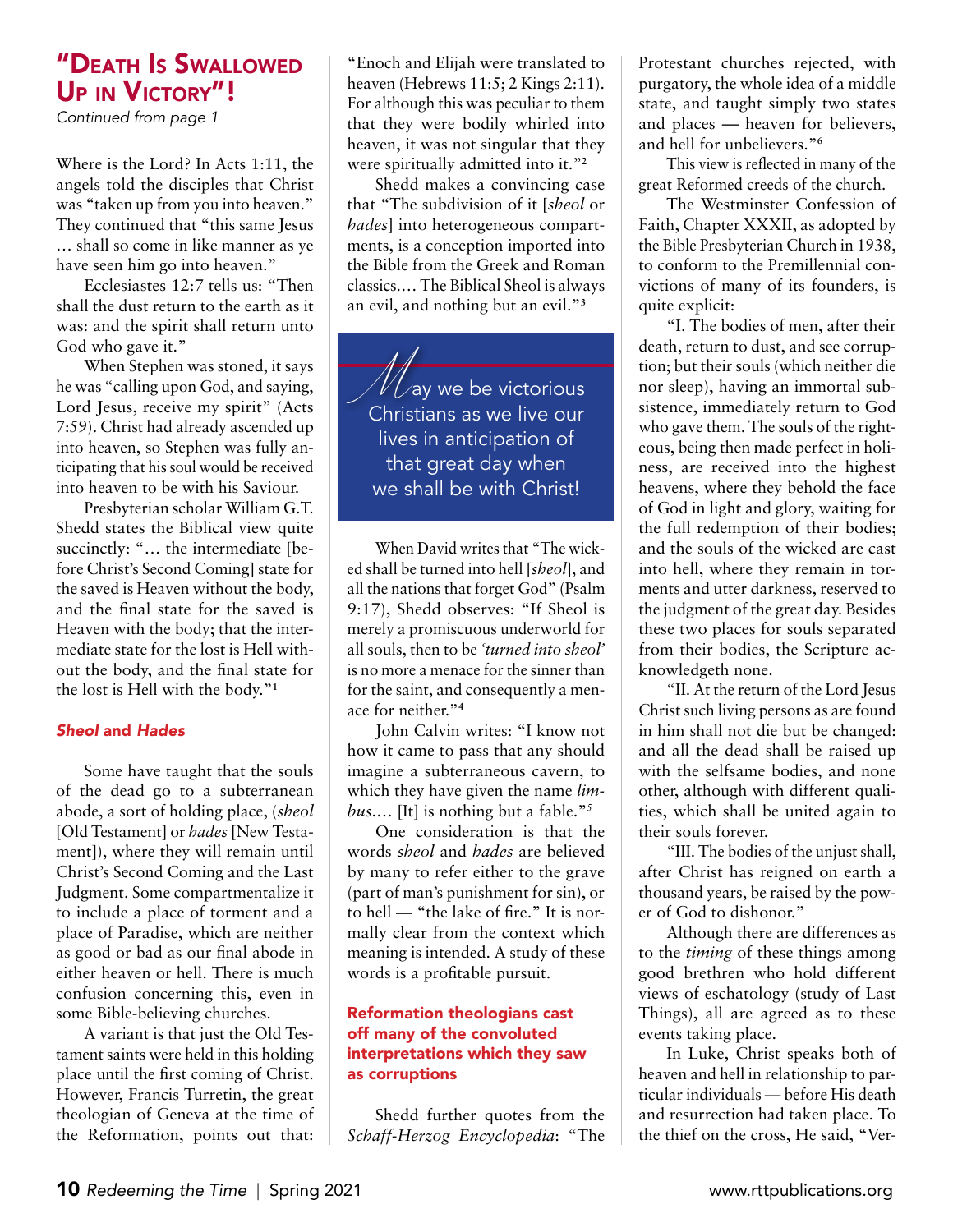ily I say unto thee, To day shalt thou be with me in paradise" (Luke 23:43). Since the Scriptures identify heaven with "paradise," there is no warrant to think that the thief did not go immediately to heaven upon his death. Paul, in 2 Corinthians 12:2-4, speaks of a believer who was "caught up to the third heaven" (the abode of God). Immediately, Paul reiterates, saying that this man was "caught up into paradise."

Likewise, Christ speaks in Luke 16:23 of the vastly different conditions of the rich man and Lazarus upon their deaths: "And in hell he [the rich man] lift up his eyes, being in torments, and seeth Abraham afar off, and Lazarus in his bosom." Lazarus went immediately to heaven, the abode of Abraham, upon his death. The rich man went to a place "afar off," where he suffered in eternal torment.

The answer to Westminster Shorter Catechism (WSC) question 19 states: "All mankind by their fall lost communion with God, are under his wrath and curse, and so made liable to all miseries in this life, to death itself, and to the pains of hell for ever."

But concerning the saved, WSC question 37 is answered: "The souls of believers are at their death made perfect in holiness, and do immediately pass into glory; and their bodies, being still united to Christ, do rest in their graves till the resurrection."

Death and life are used respectively throughout Scripture to speak of the abode of the sinner and of the man who has been redeemed by the blood of Christ. Romans 6:23 gives the glorious gospel message: "For the wages of sin is death; but the gift of God is eternal life through Jesus Christ our Lord."

#### What is the resurrection of the body spoken of in Scripture?

One of the glorious teachings of Scripture is that, at Christ's Second Coming, the bodies of all believers who have died will come forth from their graves and will join those who are alive at that time to be with Christ in the air.

Believers throughout history have cherished this Biblical promise. Job, in all his suffering, said: "And though after my skin worms destroy this body, yet in my flesh shall I see God." Although our bodies decay after death, yet the Bible teaches a literal resurrection of the same body, but with different qualities.

Isaiah 26:19 tells us: "Thy dead men shall live, together with my dead body shall they arise. Awake and sing, ye that dwell in dust.…"

Paul wrote to the church at Thessalonica: "For the Lord himself shall descend from heaven with a shout, with the voice of the archangel, and with the trump of God: and the dead

*"*

 $\sqrt{2}$  he souls of believers are at their death made perfect in holiness, and do immediately pass into glory; and their bodies, being still united to Christ, do rest in their graves till the resurrection."

Answer to Westminster Shorter CATECHISM QUESTION 37

in Christ shall rise first: Then we which are alive and remain shall be caught up together with them in the clouds, to meet the Lord in the air: and so shall we ever be with the Lord. Wherefore comfort one another with these words" (1 Thessalonians 4:16-18).

Paul tells Titus that all Christians should live a sober, godly life on this earth and should always be "Looking for that blessed hope, and the glorious appearing of the great God and our Saviour Jesus Christ" (Titus 2:13).

We are sometimes guilty of thinking only of our souls being eternally in either heaven or hell. Yet we miss much blessing if we fail to place importance on the resurrection of our bodies.

#### Christ's resurrection was representative of the coming resurrection of believers

1 Corinthians 15 is one of the clearest and most detailed passages in Scripture concerning the nature of our resurrected bodies.

Paul begins his discussion of this subject by stating the absolute necessity of the bodily resurrection of Christ: "Now if Christ be preached that he rose from the dead, how say some among you that there is no resurrection of the dead? But if there be no resurrection of the dead, then is Christ not risen. And if Christ be not risen, then is our preaching vain, and your faith is also vain" (1 Corinthians 15:12-14).

Paul then ties the resurrection of believers to the resurrection of Christ. In 1 Corinthians 15:20, Paul writes: "But now is Christ risen from the dead, and become the firstfruits of them that slept."

In verse 23, he states: "But every man in his own order: Christ the firstfruits; afterward they that are Christ's at his coming."

In Romans 8:11, Paul writes: "But if the Spirit of him that raised up Jesus from the dead dwell in you, he that raised up Christ from the dead shall also quicken [make alive] your mortal bodies by his Spirit that dwelleth in you."

Paul likewise wrote to the Thessalonians: "For if we believe that Jesus died and rose again, even so them also which sleep in Jesus will God bring with him" (1 Thessalonians 4:14). This verse shows what we see in the answer to WSC Question 37: "…and their bodies, being still united to Christ, do rest in their graves till the resurrection."

*Continued on page 12*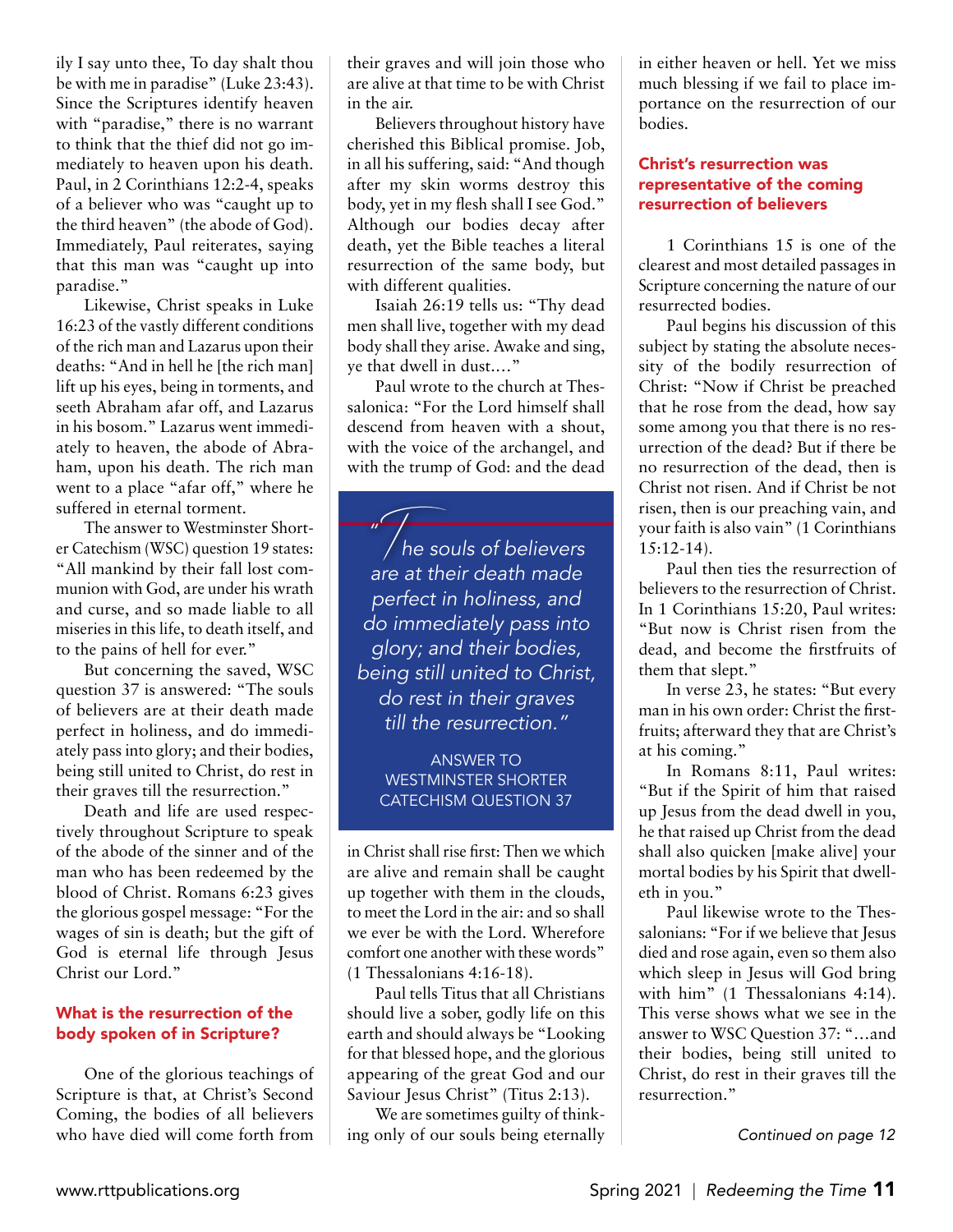# "Death Is Swallowed UP IN VICTORY"!

Continued from page 11

In Revelation 1:5, the Apostle John refers to Christ as the "first begotten of the dead."

Charles Hodge writes concerning this: "Christ has not only risen, but he has risen in a representative char-

*"*  $\beta$ ut now they desire a<br>better country, that is, an better country, that is, an heavenly: wherefore God is not ashamed to be called their God: for he hath prepared for them a city."

HEBREWS 11:16

acter. His resurrection is the pledge of the resurrection of his people."7

This precious promise is discussed by Scottish secessionist James Fisher. In writing about WSC Question 37, he wrote: "Because, as at the death of Christ, though his soul was separated from his body, yet neither the one nor the other were separated from his divine person, but remained as firmly united to it as ever; so neither the soul nor body of the believer shall be separated from Christ by their separation from one another at death, but both of them remain indissolubly united to him for ever (Romans 8:38,39)."

He explained further: "The union [with Christ] was with the person of believers, of which their bodies are a part; and this union being indissoluble, it must still subsist with their bodies in the grave, as well as with their souls in heaven (Isaiah 26:19)."

#### What will be the nature of the resurrected bodies of the dead?

Many have overreached in their conjectures as to the exact details of our ressurected bodies. Sometimes the most Biblical position is to recognize the limits of what God has chosen to reveal, and then to go no further.

Charles Hodge wisely warns: "It is very foolish … to attempt to determine from our present bodies what is to be the nature of our bodies hereafter."**<sup>8</sup>**

However, Hodge also warns against spiritualizing or allegorizing the resurrection of the dead. He states: "… it is the resurrection of the bodies of the dead, and not merely the continued existence of their souls, which is affirmed."**<sup>9</sup>**

We do, however, know many of the attributes of the resurrected bodies of the saints:

- 1. They will be according to God's design. "But God giveth it a body as it hath pleased him, and to every seed his own body" (1 Corinthians 15:38).
- 2. They will have attributes designed for eternity in heaven, and not as they were on the earth. "Now this I say, brethren, that flesh and blood cannot inherit the kingdom of God; neither doth corruption inherit incorruption" (1 Corinthians 15:50).
- 3. Whereas our earthly bodies are "corruptible," our heavenly bodies will be "incorruptible" (1 Corinthians 15:42).
- 4. Whereas our earthly bodies are "dishonorable," our heavenly bodies will be "glorious" 1 Corinthians 15:43).
- 5. Whereas our earthly bodies are "weak," our heavenly bodies will be "powerful" 1 Corinthians 15:43).
- 6. Whereas our earthly bodies are "natural," our heavenly bodies will be "spiritual" (1 Corinthians 15:44).
- 7. Whereas as our natural bodies are mortal, our heavenly bodies will live forever (1 Corinthians 15:54).
- 8. We will retain our identities and be recognizable. "And I say unto you, That many shall come from the east and west, and shall sit down with Abraham, and Isaac, and Ja-

cob, in the kingdom of heaven" (Matthew 8:11).

- 9. Our bodies will be literally resurrected. They will be glorified bodies, not new bodies. Christ tells us in John 5:28-29: "… for the hour is coming, in the which all that are in the graves shall hear his voice, And shall come forth; they that have done good, unto the resurrection of life; and they that have done evil, unto the resurrection of damnation."
- 10. Both the dead and the living will "be changed." "Behold, I shew you a mystery; We shall not all sleep, but we shall all be changed, In a moment, in the twinkling of an eye, at the last trump: for the trumpet shall sound, and the dead shall be raised incorruptible, and we shall be changed" (1 Corinthians 15:51-52).
- 11. Our resurrected bodies will be "fashioned like unto his glorious body" (Philippians 3:21). 1 John 3:2 says that "when he shall appear, we shall be like him; for we shall see him as he is."

*"* France remaineth therefore a rest to the people of God. For he that is entered into his rest, he also hath ceased from his own works, as God did from his." *"*

HEBREWS 4:9-10

Unlike the just, the bodies of the wicked shall be raised in dishonor, to face the final judgment of being consigned for all eternity to hell.

#### "Fulness of joy," the hope of the believer!

The great hope and joy of God's children, redeemed by the blood of the Lamb, has always been to be in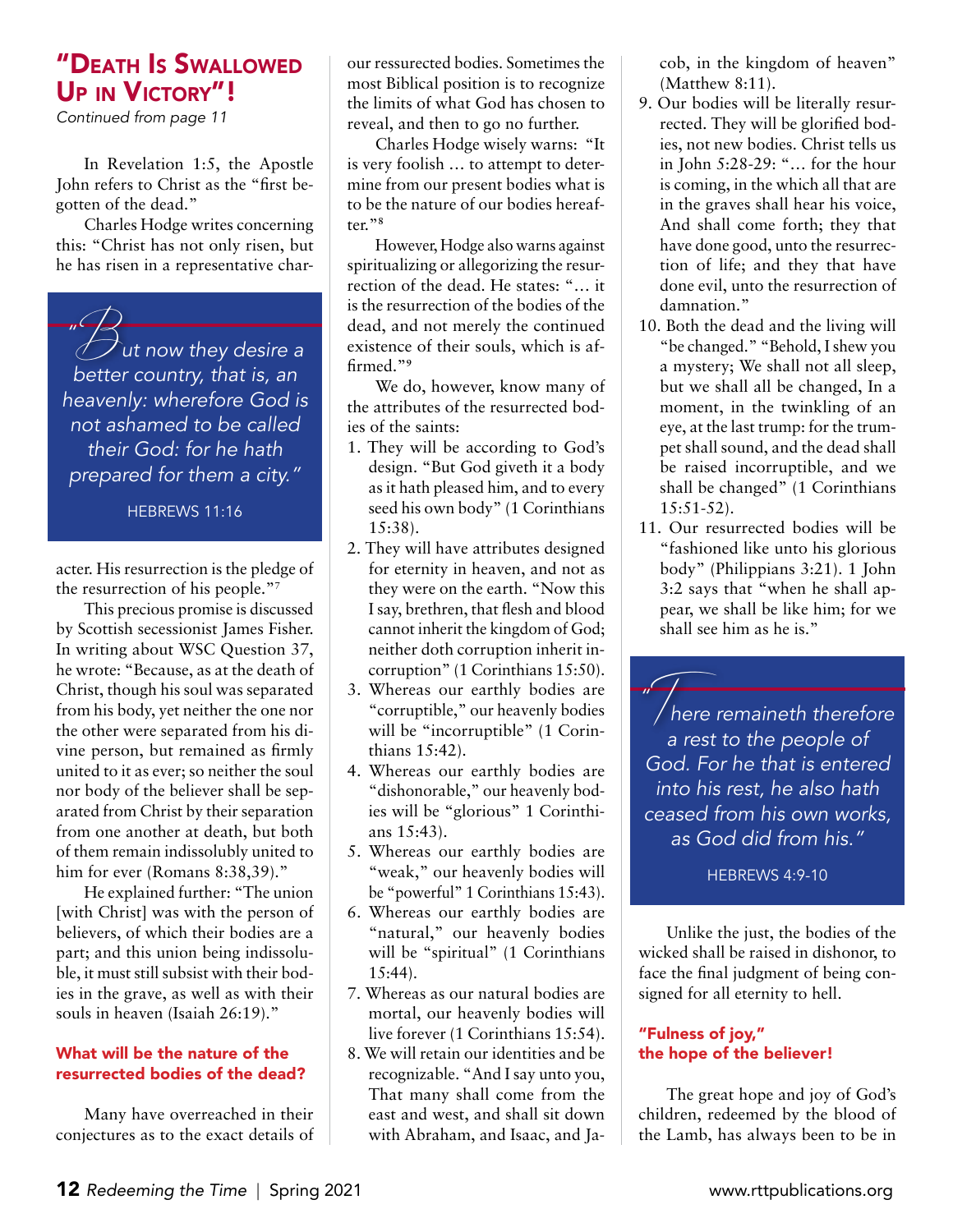heaven for all eternity with our glorious Saviour, Jesus Christ.

The Psalmist wrote: "Thou wilt shew me the path of life: in thy presence is fulness of joy; at thy right hand there are pleasures for evermore" (Psalm 16:11).

In every case, the Bible presents us on this earth as "strangers and pilgrims" heading for "a better country" (Hebrews 11:13; 1 Peter 2:11).

Paul told the Philippians: "For to me to live is Christ, and to die is gain" (Philippians 1:21). Paul desired his heavenly home — "to be with Christ; which is far better" (verse 23).

But, more importantly, his satisfaction was being in the will of God, whether on this earth or in heaven. In verses 23 and 24, he says he is torn between earth and heaven, but with joy he remains on earth, because he knows God has a work for him to do.

This is the state of every child of God. The Faith Chapter, Hebrews 11, tells us of Abraham: "For he looked for a city which hath foundations, whose builder and maker is God" (Hebrews 11:10).

Then, in verse 16 of this chapter, we are told of all the great heroes of the faith: "But now they desire a better country, that is, an heavenly: wherefore God is not ashamed to be called their God: for he hath prepared for them a city."

Paul echoes this in 2 Corinthians 5:1: "For we know that if our earthly house of this tabernacle were dissolved, we have a building of God, an house not made with hands, eternal in the heavens."

#### Eternal Rest

The soul of every child of God goes to Glory immediately upon his death. The writer of Hebrews tells us: "There remaineth therefore a rest to the people of God. For he that is entered into his rest, he also hath ceased from his own works, as God did from his" (Hebrews 4:9-10).

As the Fourth Commandment tells us, our earthly sabbath is patterned after God's day of rest following Creation. And, it also represents our eternal Sabbath in heaven!

*"*  $\mathcal{S}_{\mathsf{o}}$  when this corruptible<br>shall have put on shall have put on incorruption, and this mortal shall have put on immortality, then shall be brought to pass the saying that is written, Death is swallowed up in victory. O death, where is thy sting? O grave, where is thy victory? The sting of death is sin; and the strength of sin is the law. But thanks be to God, which giveth us the victory through our Lord Jesus Christ."

1 Corinthians 15:54-57

#### "The Blessed Hope"

Knowing that our saved loved ones are in heaven, and that all the bodies of the saints will come forth from their graves at Christ's Second Coming is of overwhelming comfort to all believers. Paul writes in 1 Thessalonians 4:13: "But I would not have you to be ignorant, brethren, concerning them which are asleep, that ye sorrow not, even as others which have no hope."

Beloved, we have this HOPE! We certainly grieve when a loved one goes to glory, but covering it all is this precious promise of God!

As he concludes 1 Corinthians 15, verses 54-57, Paul pronounces: "So when this corruptible shall have put on incorruption, and this mortal shall have put on immortality, then shall be

brought to pass the saying that is written, Death is swallowed up in victory. O death, where is thy sting? O grave, where is thy victory? The sting of death is sin; and the strength of sin is the law. But thanks be to God, which giveth us the victory through our Lord Jesus Christ."

May we be victorious Christians as we live our lives in anticipation of that great day when we shall be with Christ! After these glorious verses, Paul concludes in the final verse of the chapter, verse 58: "Therefore [because of the glorious promises concerning which I have just written to you], my beloved brethren, be ye stedfast, unmoveable, always abounding in the work of the Lord, forasmuch as ye know that your labour is not in vain in the Lord." As hymnwriter James Black wrote: "Let us labor for the Master from the dawn till setting sun.… When the roll is called up yonder, I'll be there."

**12** Francis Turretin, *Institutes of Elenctic Theology, ed. James T. Dennison Jr., trans. George Musgrave Giger, vol. 2 (Phillipsburg, NJ: P&R Publishing, 1992–1997), pp. 257–261.* **13** Shedd, p. 24.

\_\_\_\_\_\_\_\_\_\_\_\_

**1**5 John Calvin, *Institutes of the Christian Religion*, Vol. I (Grand Rapids: Wm. B. Eerdmans Publishing Company, Reprinted 1975), p. 442.

**17** Charles Hodge, A Commentary on 1 & 2 Corinthians (Edinburgh: Banner of Truth Trust, reprinted 1983) p. 323.

10James Fisher, *The Westminster Assembly's Shorter Catechism Explained, by Way of Question and Answer* (Towar, J. & D.M. Hogan, 1831), p. 177.



*The Rev. Brad Gsell is a minister of the Bible Presbyterian Church of Charlotte, NC, and President of the International Council of Christian Churches and of The Independent Board for Presbyterian Foreign Missions.*

**<sup>11</sup>** William G.T. Shedd, *The Doctrine of Endless Punishment* (New York: Charles Scribner's Sons, 1886), pp. 59-60. Quotation from article on Hades in *Schaff-Herzog Encyclopedia*.

**<sup>14</sup>** *Ibid.*

**<sup>16</sup>** Shedd*, p. 20.*

**<sup>18</sup>** *Ibid.*, p. 345.

**<sup>19</sup>** *Ibid.*, p. 321.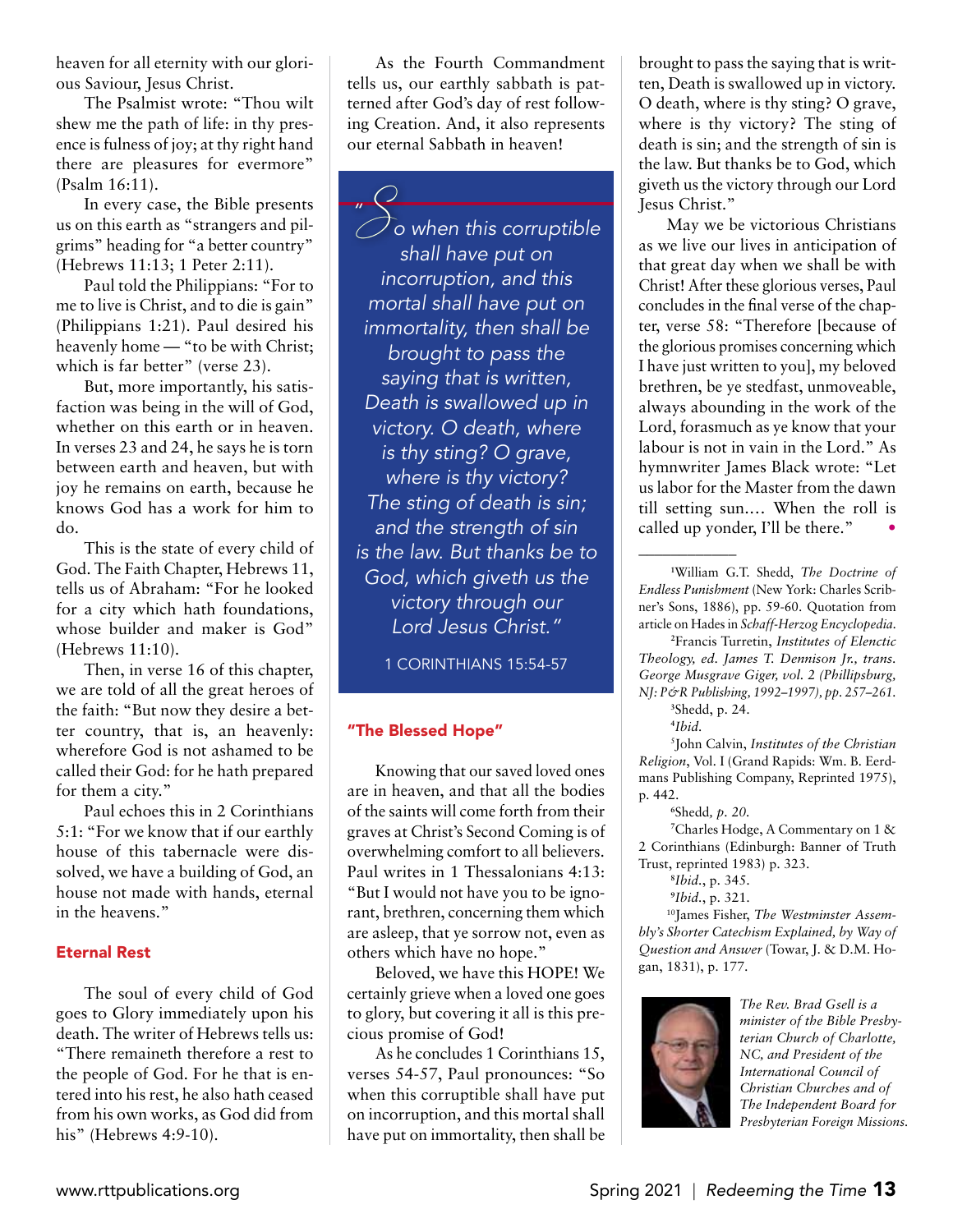# What's Wrong **WITH EQUALITY**

Continued from page1

ilar will be brought back up in the near future.

#### The Equality Act endangers religious liberty for Christian business owners

President Joe Biden declared on his website (joebiden.com) that the passage of this Equality Act was one of his top priorities in his first 100 days in office. One page on his site, with the heading "The Biden Plan to Advance LGBTQ+ Equality in America and Around the World," lays out his lengthy agenda concerning this matter. In the upper left corner of the page is a logo which reads: "Battle for the Soul of Our Nation." And, indeed it is!

Biden made clear that he wanted to do away with many of the religious exemptions in place, coupled with an attack on the Trump Administration's protection of religious liberty.

One point in his agenda declares: "End the misuse of broad exemptions to discriminate. Religious freedom is a fundamental American value. But states have inappropriately used broad exemptions to allow businesses, medical providers, social service agencies, state and local government officials, and others to discriminate against LGBTQ+ people. The Trump-Pence Administration has deliberately and systematically attempted to gut protections for the LGBTQ+ community by carving out broad religious exemptions to existing nondiscrimination laws and policies across federal agencies. Biden will reverse Trump's policies misusing these broad exemptions and fight so that no one is turned away from a business or refused service by a government official just because of who they are or who they love."

The protections of the past Administration were designed not to harm any citizens, or to keep a business from having to sell a head of cabbage to someone at the grocery store.

Rather, they were designed to protect the First Amendment — so religious business owners would not be forced to violate their consciences in using their creative talents to provide cakes, flowers, photography, music, and so forth, for events that are condemned by Scripture. Also, a clear reading of the First Amendment would prohibit someone from having to create textual messages, photos, and art on such items as t-shirts, ball caps and cakes, which violate that person's conscience.

The day may not be far off when we will have ministers locked up for quoting Colossians 3:5: "Mortify therefore your members which are upon the earth; fornication, uncleanness, inordinate affection, evil concupiscence, and covetousness, which is idolatry."

The Biden Administration clearly would like to see such Christian businessmen and -women destroyed, and its secular agenda forced upon good and godly citizens.

#### The Equality Act widens the scope of the Civil Rights Act of 1964 in a way that clearly will endanger churches and Christian organizations

Historically, churches, Christian schools and other religious charities have often been given exemptions on religious liberty grounds when certain legislation is considered. In contrast, the 2021 Equality Act contains a paragraph on "Public Accommodations." If adopted, the Act would widen the venues which would be covered by the law. These include any: "place of or establishment that pro-

vides exhibition, entertainment, recreation, exercise, amusement, public gathering, or public display."

Since worship services and prayer meetings are considered "public gathering[s]," churches are in danger as never before. Christian colleges, schools, mission boards, and charities of various kinds will undoubtedly face even greater danger.

#### The Equality Act would trump the Religious Freedom Restoration Act of 1993

In addition to these things, the Act declares: "The Religious Freedom Restoration Act of 1993 (42 U.S.C. 2000bb *et seq.*) shall not provide a claim concerning, or a defense to a claim under, a covered title, or provide a basis for challenging the application or enforcement of a covered title."

Concerning this, Danielle Kurtzleben, on the National Public Radio website (2/24/21) writes: "Importantly, the bill also explicitly says that it trumps the Religious Freedom Restoration Act (commonly known by its acronym RFRA). The law, passed in 1993, set a higher bar for the government to defend laws if people argued those laws infringed upon religious freedom."

#### The Equality Act would amend the Civil Rights Act of 1964 to alter the original meaning of the word "sex"

The bill was introduced in order to amend the Civil Rights Act of 1964. It seeks to redefine the word "sex" (from the original intent of merely meaning male and female), by the addition of the following words: "including sexual orientation and gender identity." Merely listing these additional things may not seem like a problem. However, it is the vast ramifications which attach to this. The radical left is not satisfied to allow people to think differently concerning their troublesome orthodoxy. They want to FORCE U.S. citizens to ac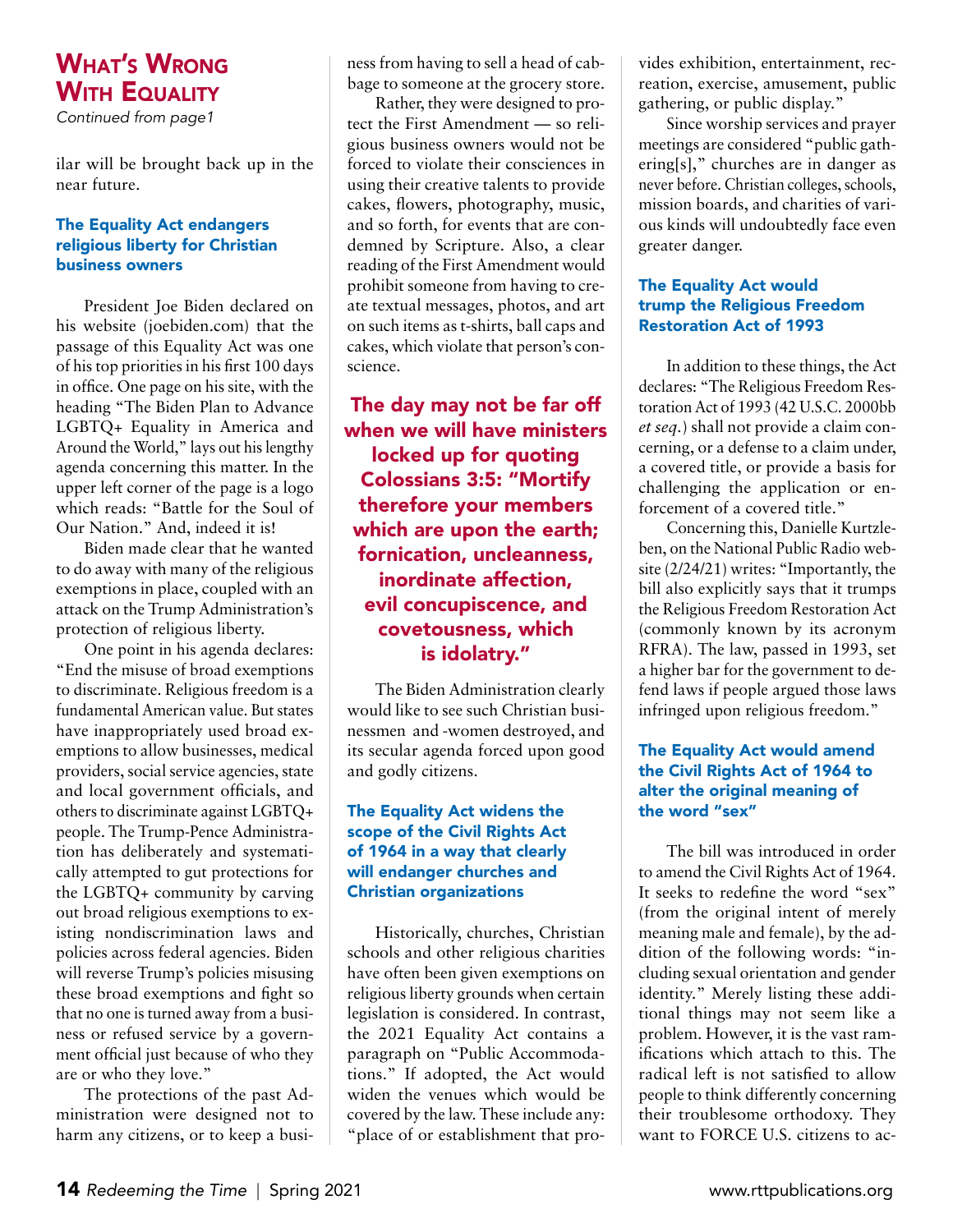cept and practice their beliefs, or suffer loss of jobs, court cases, steep fines, and so forth. Congresswoman Nancy Pelosi (D-CA) stated to CNN that Americans should "not even just respect but take pride, take pride in our LGBTQ community."

With the erosion of religious exemptions, and the widening of the venues where these new laws would apply, the principles of Biblical morality that all true churches and Christian schools insist on may very possibly place them on the wrong side of the law, with government harassment and fines to follow. If enforced, the law would require men to be allowed in women's bathrooms, men to participate in women's sports, the acceptance of sex change surgeries, the acceptance of homosexuality, etc., in the church and in the world at large.

#### The Equality Act opposes Biblical marriage as merely a "sex stereotype"

The Act condemns what it calls "the sex stereotype that marriage should only be between heterosexual couples." Many Christian and Jewish groups point out that this would codify official opposition to the teaching of the Scriptures by the U.S. Government.

The Coalition for Jewish Values (CJV), an organization which includes 1,500 rabbis, wrote to House Minority Leader Kevin McCarthy: "The Equality Act expressly declares that the Book of Genesis [see 2:24] and all of the Jewish laws pertaining to marriage as a sanctified union between man and woman (called 'kiddushin' in Hebrew, from the word 'kadosh,' Holy) are nothing more than engagement in discriminatory stereotypes."

#### The Act would infringe on a minister or Christian counselor's right to counsel those who come to them seeking help.

Many ministers have counseled young people about sexual sin, and

God's design for sex only within the confines of marriage between one man and one woman. This includes showing them from the Bible, even from the words of Jesus Christ, that God condemns fornication, adultery, "youthful lusts," homosexuality, and so forth.

The Equality Act contains a section which would federally criminalize what it calls "conversion therapy." If passed, it would be a federal crime to counsel anyone to abstain from these evils and follow a life according to God's design. The weight of the U.S. Government would be for us to be forced to CONDONE what the Bible declares to be sin!

The day may not be far off when we will have ministers locked up for quoting Colossians 3:5: "Mortify therefore your members which are upon the earth; fornication, uncleanness, inordinate affection, evil concupiscence, and covetousness, which is idolatry."

#### Thankfully, a number of congressmen have spoken eloquently against this

A number of congressmen have issued poignant statements decrying this so-called Equality Act. We are thankful for their discernment. A couple of quotes from these statements will suffice.

Rep. Andy Biggs (R-AZ) issued the following statement: "The Equality Act endangers the safety and wellbeing of our families. Restaurants, gyms, and schools will be required to allow men to enter women's restrooms, and women will be incapable of reaching their highest potential in sports if they are forced to compete against men. Health care providers may be forced to offer abortion procedures, and health insurance plans may have to cover elective abortions. Religious freedom, freedom of expression, and freedom of association guaranteed by the First Amendment of the Constitution are also under assault with this radical legislation. An individual's religious views will be abated, and the Left will force all Americans to conform to their ideology.

"H.R. 5 is the most recent example of Democrats' efforts to control every aspect of American lives. Centralizing power in the federal government will allow Democrats to incriminate those who oppose their radical agenda. I unequivocally oppose this bill and will continue to fight against the tyrannical views of the Left."

Rep. Mike Johnson (R-LA) stated: "This bill would eviscerate constitutionally protected rights by empowering the federal government to force employers, medical professionals, parents, business owners, and all Americans to act in violation of their conscience.… The federal government should not be able to dictate a belief system." Rep. Johnson said further: "This is unprecedented. It's dangerous. It's an attack on our first freedom, the first freedom listed in the Bill of Rights, religious liberty."

#### "We ought to obey God …"

The Bible clearly tells us that we are to obey the authorities that God has seen fit to be in power at any given time. However, this in no way allows the government to force men to violate the Word of God.

In Acts 5:29, when Peter and the other apostles were reprimanded by the authorities for continuing to teach and preach about Christ, they replied: "We ought to obey God rather than men."

The time is fast approaching when true Christians may be forced to disobey men, in order to be faithful to God — and suffer the consequences. Psalm 94 is a prayer to God. In verse 16, it says: "Who will rise up for me against the evildoers? or who will stand up for me against the workers of iniquity?"

In verses 21 and 22, the psalmist petitions the Lord: "They gather themselves together against the soul of the righteous, and condemn the innocent blood. But the Lord is my defence; and my God is the rock of my refuge." •